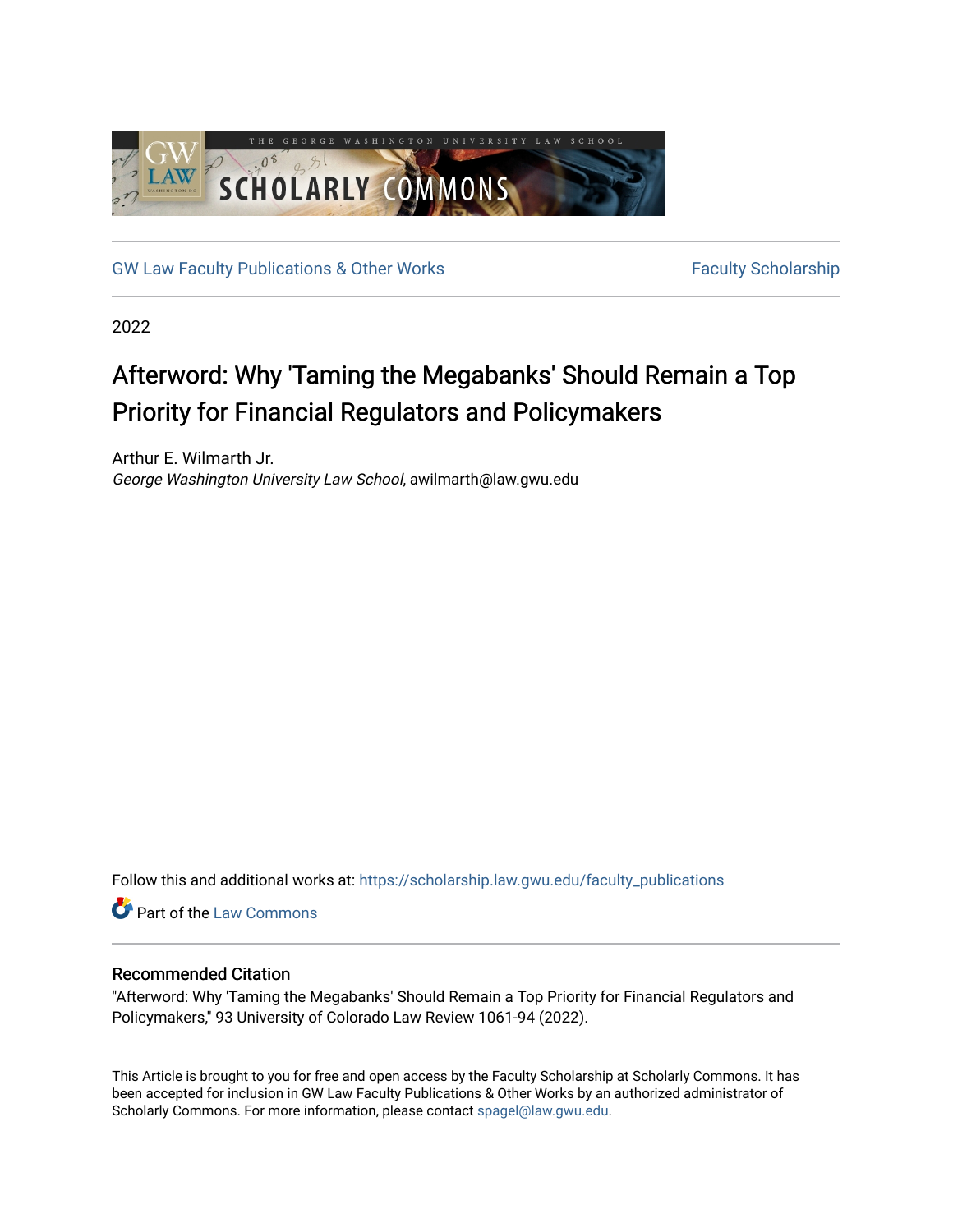## **AFTERWORD: WHY "TAMING THE MEGABANKS" SHOULD REMAIN A TOP PRIORITY FOR FINANCIAL REGULATORS AND POLICYMAKERS**

ARTHUR E. WILMARTH, JR. \*

| L. |              | RESPONSES TO ARTICLES IN THIS ISSUE  1063       |  |
|----|--------------|-------------------------------------------------|--|
|    |              |                                                 |  |
|    | $\mathbf{B}$ |                                                 |  |
|    |              |                                                 |  |
| H. |              | THE PANDEMIC FINANCIAL CRISIS CONFIRMS THE      |  |
|    |              | NEED FOR A NEW GLASS-STEAGALL ACT  1075         |  |
|    |              | A. Universal Banks and Shadow Banks Financed    |  |
|    |              | Unsustainable Credit Booms that Led to the      |  |
|    |              | Global Financial Crisis of 2007–09 and the      |  |
|    |              |                                                 |  |
|    | B.           | Bailouts by Governments and Central Banks       |  |
|    |              | During the Pandemic Crisis Encouraged Further   |  |
|    |              | Growth in Private and Public Debts.  1079       |  |
|    | C.           | Bailouts During the Global Financial Crisis and |  |
|    |              | the Pandemic Crisis Have Trapped the World's    |  |
|    |              | Financial System and Economy in a "Global"      |  |
|    |              |                                                 |  |
|    |              | D. The Massive Debt Loads Accumulated by the    |  |
|    |              | U.S. and Other Nations Are Likely to Cause      |  |
|    |              |                                                 |  |
|    |              |                                                 |  |
|    |              |                                                 |  |

#### **INTRODUCTION**

I would like to express my profound gratitude to Professor Erik Gerding and the editors of the *University of Colorado Law Review* for organizing and hosting the May 2021 conference that evaluated my scholarship on regulating megabanks, $1$  and for

<sup>\*</sup> Professor Emeritus of Law, George Washington University Law School. I am very grateful for the superb research help provided by Germaine Leahy, Head of Reference for the Jacob Burns Law Library. I would also like to thank the editors of the *University of Colorado Law Review* for their dedication and skill in editing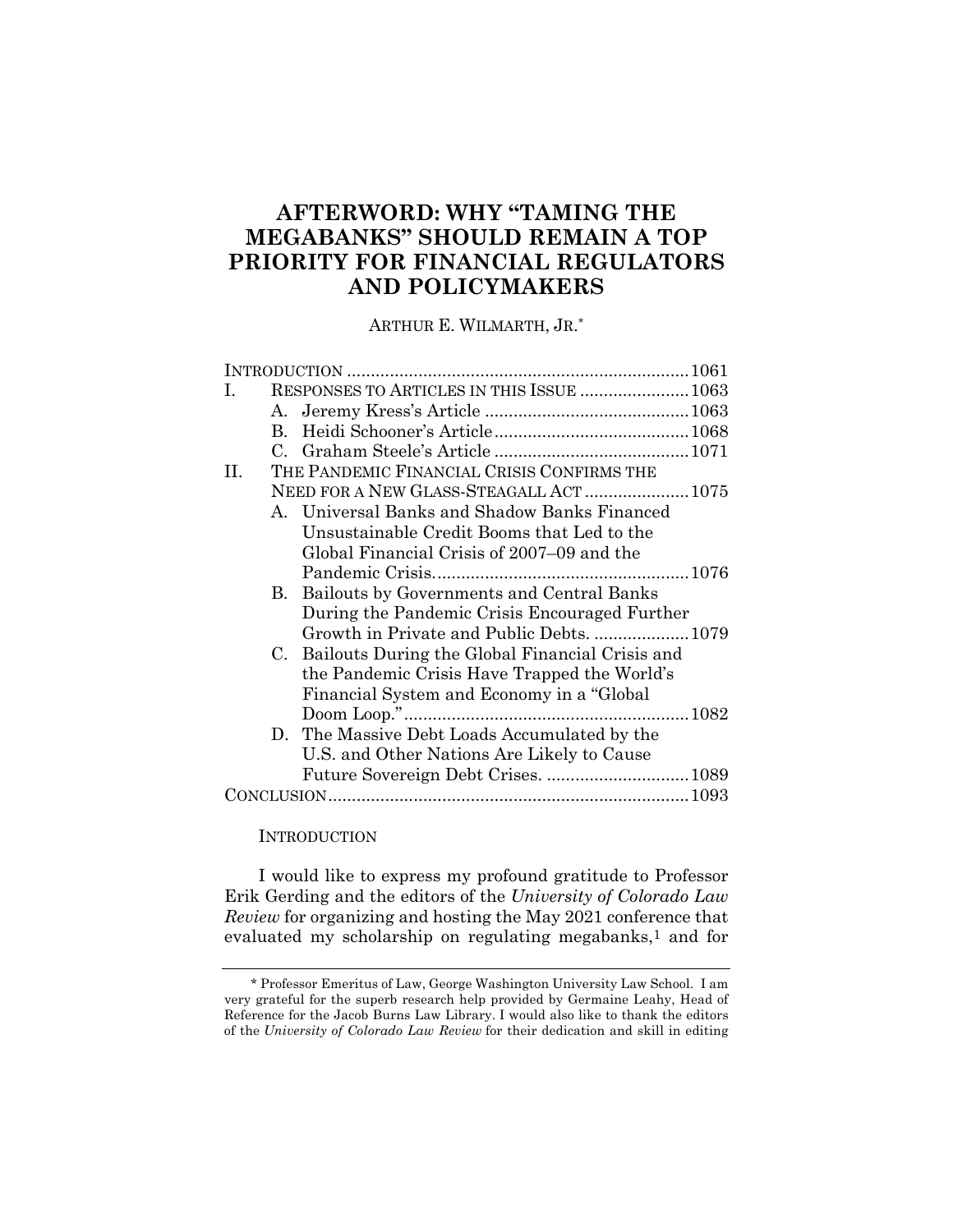publishing this symposium issue. I would also like to thank the conference participants and the authors of the Foreword and the Articles included in this Issue for their very kind comments about my academic career. I am especially grateful to Professor Patricia McCoy for her very generous overview of my scholarship and career in her Foreword. It has been my great privilege and pleasure to be a friend and colleague of all of the conference participants and authors and to learn from their expert commentaries on financial regulation. I am deeply indebted to each of them.

Part I of this Afterword discusses the Articles in this Issue and their relationship to my own work. Part II analyzes the global financial crisis that was triggered by the outbreak and spread of the COVID-19 pandemic during the first quarter of 2020, as well as the responses to that crisis by governments around the world. As shown in Part II, the pandemic crisis confirms that "universal banks" (financial holding companies that engage in a wide range of banking and capital markets activities) and "shadow banks" (large nonbank financial institutions, such as private equity funds and hedge funds) pose grave dangers to financial markets and economies around the globe.

The pandemic crisis also shows that the world remains trapped in a "global doom loop"—a toxic web of mutual dependence that links universal banks, shadow banks, wealthy investors, governments, and central banks. The "global doom loop" produces continually rising levels of private and public debts, which promote dangerous boom-and-bust cycles. In turn, those boom-and-bust cycles require ever-larger bailouts when serious financial and economic disruptions occur. Accordingly, the goal of "taming the megabanks"—of both "universal" and "shadow" varieties—must remain at the top of the agenda for financial regulators and policymakers.2

this Essay and the other Essays included in this symposium issue. Unless otherwise indicated, this Essay includes developments through December 31, 2021.

<sup>1.</sup> Colo. L., *Regulating Megabanks: A Conference in Honor of Arthur Wilmarth*, YOUTUBE (May 24, 2021), https://www.youtube.com/playlist?list=PLwFq2GLi5UiyIX9OK3fgYZKOK0BtLCbN [https://perma.cc/F332-9H8M].

<sup>2</sup>*. See* ARTHUR E. WILMARTH, JR., TAMING THE MEGABANKS: WHY WE NEED A NEW GLASS-STEAGALL ACT 12–14, 325–27, 353–56 (2020) (describing the "global doom loop" and its causes).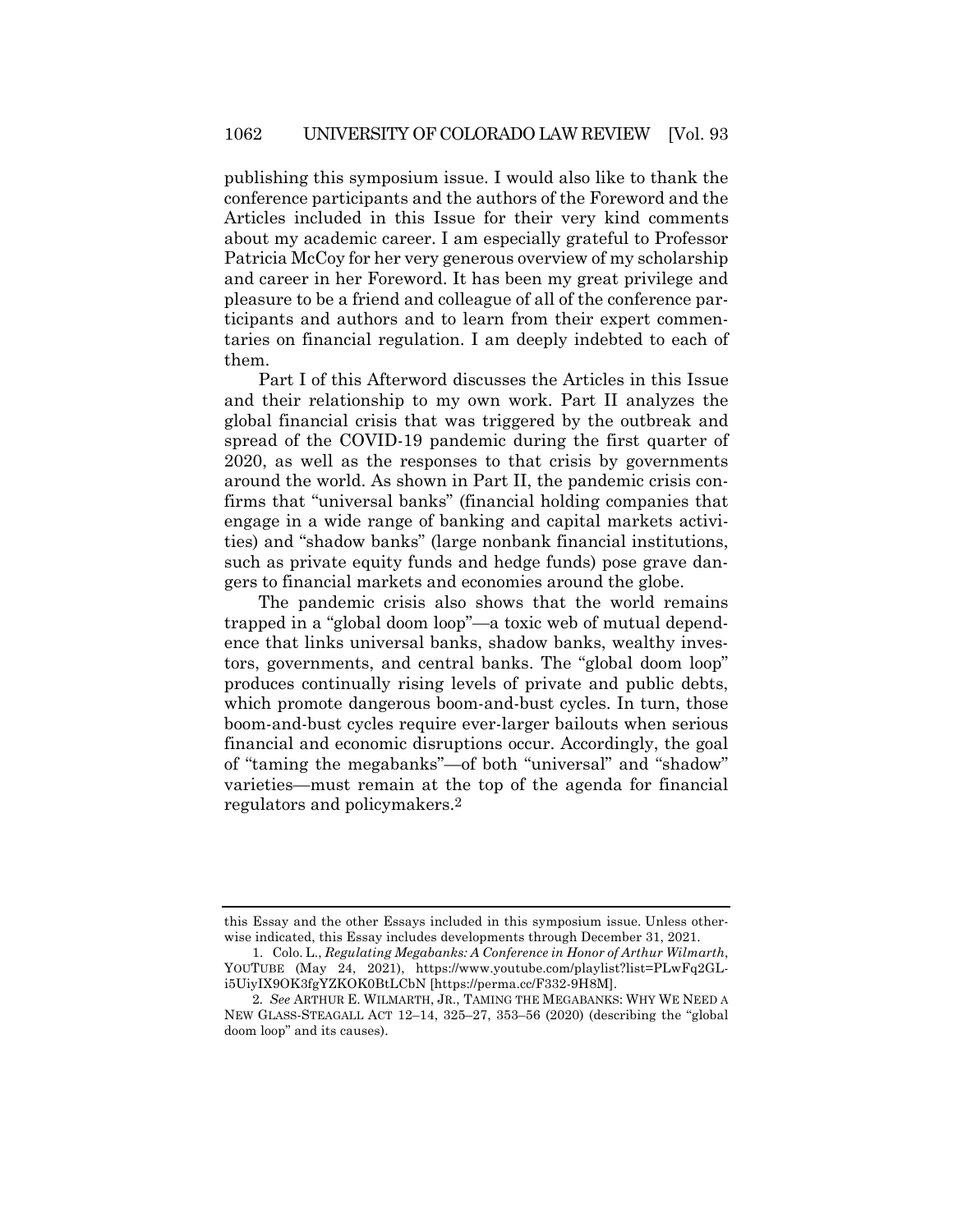#### *A. Jeremy Kress's Article*

Jeremy Kress's article3 proposes an important and valuable reform to the corporate governance of financial holding companies. His proposal would reduce the risks posed by nonbank affiliates to banks that are subsidiaries of financial holding companies. As Professor Kress explains, one of the principal reasons for my opposition to the Gramm-Leach-Bliley Act of 1999 ("GLBA") was my expectation that financial holding companies would cause their subsidiary banks to transfer their federal "safety net" subsidies to their nonbank affiliates. He finds that my concerns about transfers of safety-net subsidies—including those provided by federal deposit insurance, lender of last resort assistance from the Federal Reserve (Fed), and bailouts of "too big to fail" banks—have been confirmed by events since GLBA's enactment.4

Post-GLBA developments have provided abundant evidence of megabanks' ability to exploit safety-net subsidies with the help of Congress and federal bank regulators. The Fed has repeatedly approved exemptions to the statutory limits on affiliate transactions imposed by section 23A of the Federal Reserve Act. The Fed granted broad exemptions to section 23A's limits during three crisis episodes: the terrorist attacks on September 11, 2001; the global financial crisis of 2007–09; and the COVID-19 pandemic. The Fed's exemptions enabled bank subsidiaries of large financial holding companies to support endangered nonbank affiliates, including securities broker-dealers, money market mutual funds, and securitization conduits. As Professor Saule Omarova observed, the Fed's exemptions during the global financial crisis of 2007–09 permitted "massive transfers of funds" from large banks to their nonbank affiliates, thereby "transfer[ing] [the] federal subsidy outside the [banking] system."5

<sup>3.</sup> Jeremy C. Kress, *Who's Looking Out for the Banks?*, 93 U. COLO. L. REV. 897 (2022).

<sup>4</sup>*. Id.* at 898–901, 908–15.

<sup>5.</sup> Saule T. Omarova, *From Gramm-Leach-Bliley to Dodd-Frank: The Unfulfilled Promise of Section 23A of the Federal Reserve Act*, 89 N.C. L. REV. 1683, 1762– 63 (2011); Kress*, supra* note 3, at 898–902, 911–15, 919–23; *see also* WILMARTH, *supra* note 2, at 174–76, 180–85, 192–93; Arthur E. Wilmarth, Jr., *The*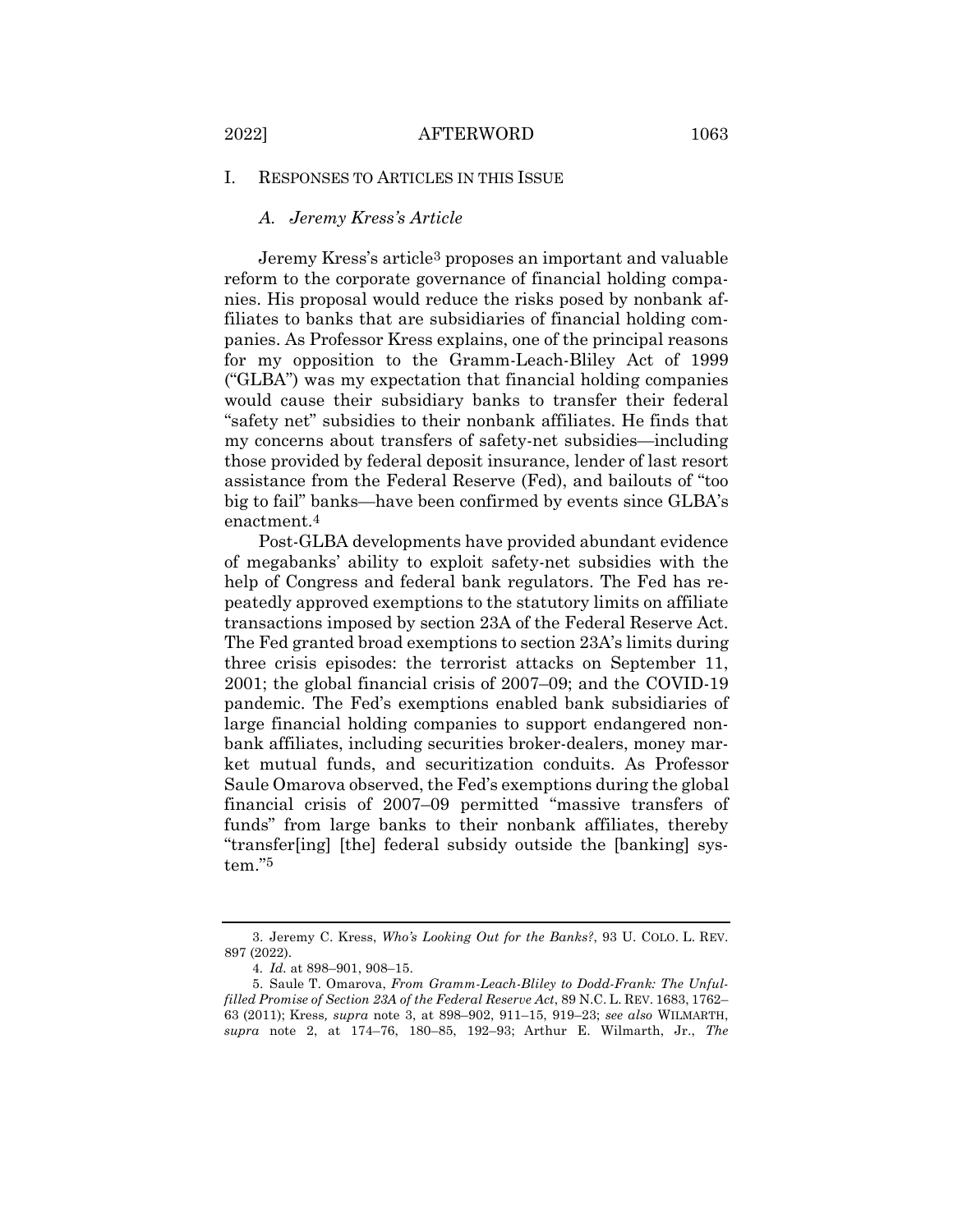Congress authorized further transfers of safety-net subsidies in 2014 when it repealed virtually all of the Lincoln Amendment. The Lincoln Amendment—enacted as section 716 of the Dodd-Frank Wall Street Reform and Consumer Protection Act of 2010 ("Dodd-Frank")—required financial holding companies to conduct most of their derivatives activities through nonbank subsidiaries. Megabanks vehemently opposed the Lincoln Amendment because it significantly limited their ability to use cheap, federally-insured deposits to finance their derivatives trading operations. The Fed and the Office of the Comptroller of the Currency (OCC) postponed the Lincoln Amendment's compliance date for two years, and Congress subsequently gutted the provision before it took effect. As a result, financial holding companies are permitted to conduct nearly all of their derivatives activities through their subsidiary banks and can use federally insured deposits to fund those activities.<sup>6</sup>

In March 2020, the Fed, the Federal Deposit Insurance Corporation (FDIC), and the OCC added insult to injury by rescinding a regulation they had jointly issued in 2015. The 2015 rule required banks to collect margin (collateral) for their derivatives transactions with affiliates, thereby protecting banks against the risk of default by their affiliates. As Professor Kress points out, the federal agencies' decision to rescind that regulation and "[e]liminat[e] interaffiliate margin requirements allows—indeed, encourages—financial conglomerates to transfer risk into their depository institution subsidiaries."7

Senior executives and directors of large financial holding companies have strong incentives to transfer safety-net subsidies from subsidiary banks to nonbank affiliates. Top executives manage financial conglomerates in a highly integrated and consolidated manner designed to maximize their organizations' total revenues and profits.8 In addition, corporate leaders

*Transformation of the U.S. Financial Services Industry, 1975–2000: Competition, Consolidation, and Increased Risks*, 2002 U. ILL. L. REV. 215, 446–50, 454–57, 472– 73.

<sup>6.</sup> Kress, *supra* note 3, at 929–31; *see also* WILMARTH, *supra* note 2, at 302–03, 308–09, 340–41, 463 n.60.

<sup>7.</sup> Kress, *supra* note 3, at 929–33 (citing Margin and Capital Requirements for Covered Swap Entities, 85 Fed. Reg. 39,754 (July 1, 2020)).

<sup>8.</sup> Wilmarth, *supra* note 5, at 256, 449–50, 456–57. In his annual letter to shareholders dated March 15, 2011, Bank of America CEO Brian Moynihan said, "We run the franchise for every customer in full, delivering all of the services they may have traditionally sought separately from a retail bank, a commercial bank, an investment bank, a wealth management firm, a brokerage or a private bank. *We*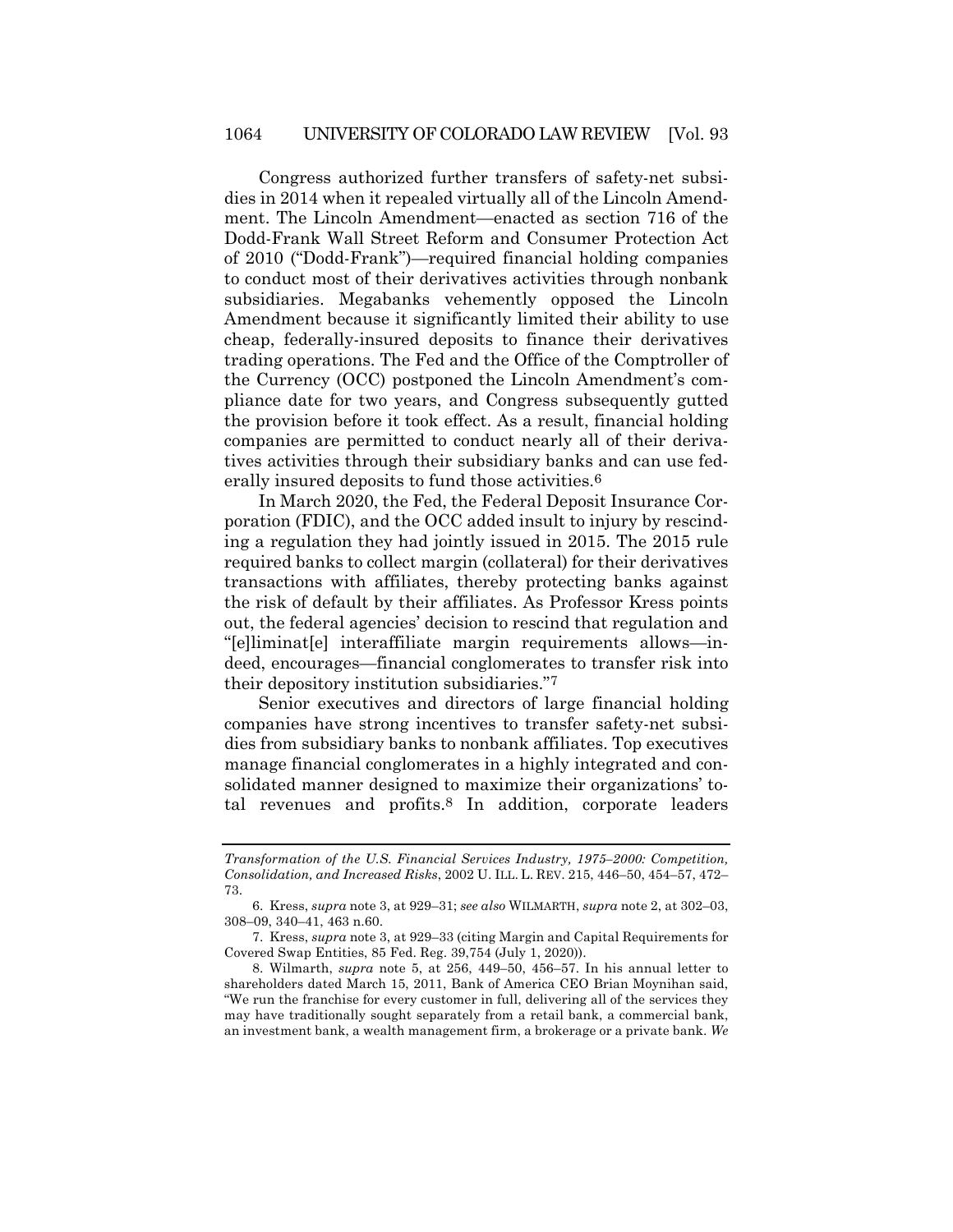encourage investors and the public to rely on the combined strength of their entire holding companies, including their subsidiary banks and their nonbank subsidiaries. Jamie Dimon, CEO of JPMorgan Chase (JPMC), explained in a recent annual letter to shareholders that JPMC's "fortress balance sheet" is one of "the basic principles and strategies we use to build this company"—meaning JPMC's complete holding company.9 In an earnings call with institutional investors in July 2020, Brian Moynihan, CEO of Bank of America (BofA), similarly stated that "[w]e've also improved our fortress balance sheet even from yearend to today," and "we built this company [to] be adamantine in all times and [a] fortress."10

Dimon and Moynihan have repeatedly invoked the "fortress balance sheet" metaphor to tout the overall strength of their respective holding companies during the past decade.<sup>11</sup> To my knowledge, federal bank regulators have never objected to those statements or to similar public claims made by CEOs of other megabanks regarding the consolidated strength of their holding companies.12 Yet such statements clearly appear to violate section 23B(c) of the Federal Reserve Act. Section 23B(c) prohibits each FDIC-insured bank and its nonbank affiliates from

*serve them on an integrated, customer-focused basis*." BANK OF AM., 2010 ANNUAL REPORT 2–3 (2010) (emphasis added), https://www.annualreports.com/HostedData/AnnualReportArchive/b/NYSE\_BAC\_2010.pdf [https://perma.cc/CYC4- 83FQ]; *see also* JPMORGAN CHASE & CO., 2020 ANNUAL REPORT 294 (2020), https://www.jpmorganchase.com/content/dam/jpmc/jpmorgan-chase-and-co/investor-relations/documents/annualreport-2020.pdf [https://perma.cc/DN7M-RUVT] (stating that "the Firm's operations are highly integrated").

<sup>9</sup>*. See* JPMORGAN CHASE & CO., *supra* note 8, at 3, 5, 9, 31, 91 (describing the firm's "fortress balance sheet" philosophy repeatedly).

<sup>10</sup>*. Bank of America Corporation (BAC) CEO Brian Moynihan on Q2 2020 Results: Earnings Call Transcript*, SEEKING ALPHA (July 16, 2020), https://seekingalpha.com/article/4358922-bank-of-america-corporation-bac-ceo-brian-moynihan-onq2-2020-results-earnings-call [https://perma.cc/8QV2-HECA].

<sup>11</sup>*. See, e.g.*, BANK OF AM., *supra* note 8, at 2 (quoting Brian Moynihan's annual letter to shareholders, dated March 15, 2011, which states that "[w]e are building and will maintain a fortress balance sheet"); Christopher Westfall, *JPMorgan Defends 'Fortress' Balance Sheet*, STREET (July 14, 2011), https://www.thestreet.com/investing/stocks/jpmorgan-chase-earnings-beat-estimates-11184659 [https://perma.cc/HLV9-R6Y6] (quoting Jamie Dimon's statement that "[w]e maintained our fortress balance sheet").

<sup>12</sup>**.** For example, William Demchak, CEO of PNC Financial, stated in July 2020 that **"**our focus right now is to make sure we have . . . a fortress balance sheet.**"** *The PNC Financial Services Group, Inc. (PNC) CEO William Demchak on Q2 2020 Results: Earnings Call Transcript*, SEEKING ALPHA (July 15, 2020), https://seekingalpha.com/article/4358655-pnc-financial-services-group-inc-pnc-ceo-williamdemchak-on-q2-2020-results-earnings-call [https://perma.cc/X2EX-QLBF].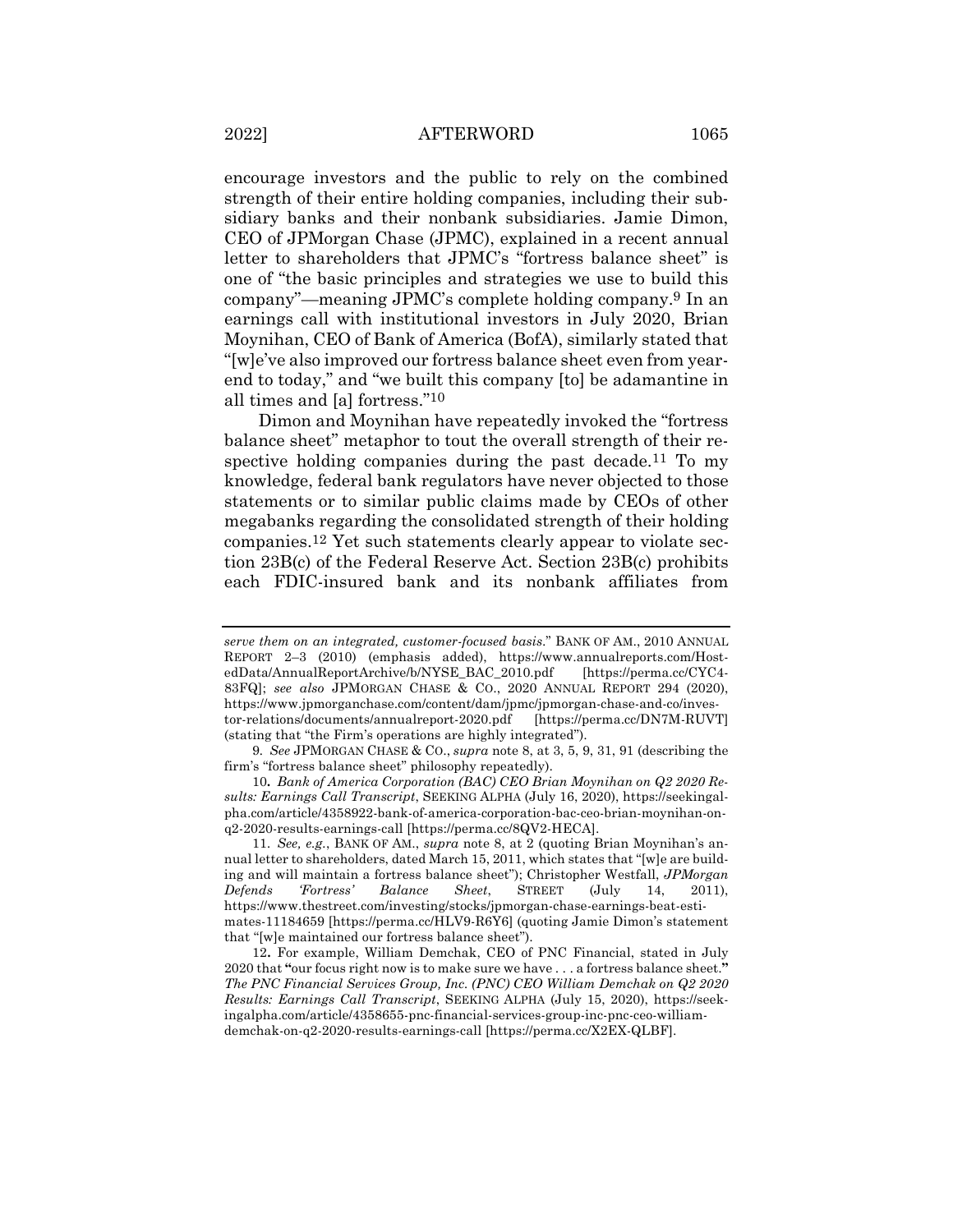publishing any "advertisement . . . stating or suggesting that the bank shall in any way be responsible for the obligations of its affiliates."13 The public statements quoted above by Dimon and Moynihan strongly imply that the assets of the subsidiary banks of JPMC and BofA stand behind the liabilities of their nonbank affiliates as part of the combined "fortress balance sheet" of the entire financial holding company. The Fed's failure to enforce section 23B(c) provides an additional example of its general laxity in implementing the affiliate transaction rules governing financial holding companies.14

Professor Kress points out that the willingness of federal regulators to allow significant transfers of safety-net subsidies within large financial holding companies is consistent with regulators' failure to protect subsidiary banks from the risks posed by their parent holding companies and nonbank affiliates.15 For example, regulators do not require subsidiary banks to appoint independent directors. Common directors that serve on the boards of both a subsidiary bank and its parent holding company have conflicting loyalties and are very likely to favor the interests of the holding company at the expense of the bank.16

Professor Kress has assembled a valuable data set that includes the identities of directors of thirteen large financial holding companies (each with more than \$100 billion of assets) and their subsidiary banks. That data set reveals that 78 percent (119 of 152) of the directors of the subsidiary banks also serve as directors of the parent holding companies.17 At the two largest U.S. banking organizations—JPMC and BofA—all of the directors of the subsidiary banks are also directors of the parent holding companies. The CEOs of the two parent holding companies (Dimon and Moynihan) are also CEOs of the subsidiary banks.18

<sup>13.</sup> 12 U.S.C. § 371c-1(c). The advertising prohibition in Section 23B(c) applies to banks that are members of the Federal Reserve System and their nonbank affiliates. Another federal statute applies the same prohibition to all other FDICinsured depository institutions and their affiliates. 12 U.S.C. § 1828(j)(1).

<sup>14.</sup> In addition to the Fed's frequent approvals of exemptions from sections 23A and 23B, the Fed has failed for more than a decade to implement Dodd-Frank's mandate for rules that would impose the requirements of sections 23A and 23B on derivatives transactions, securities repurchase agreements, and securities lending arrangements between banks and their nonbank affiliates. Kress, *supra* note 3, at 911–15, 921–23, 928–29.

<sup>15</sup>*. Id.* at 924–33.

<sup>16</sup>*. Id.* at 916–20.

<sup>17</sup>*. Id.* at 921.

<sup>18</sup>*. Id.* at 923.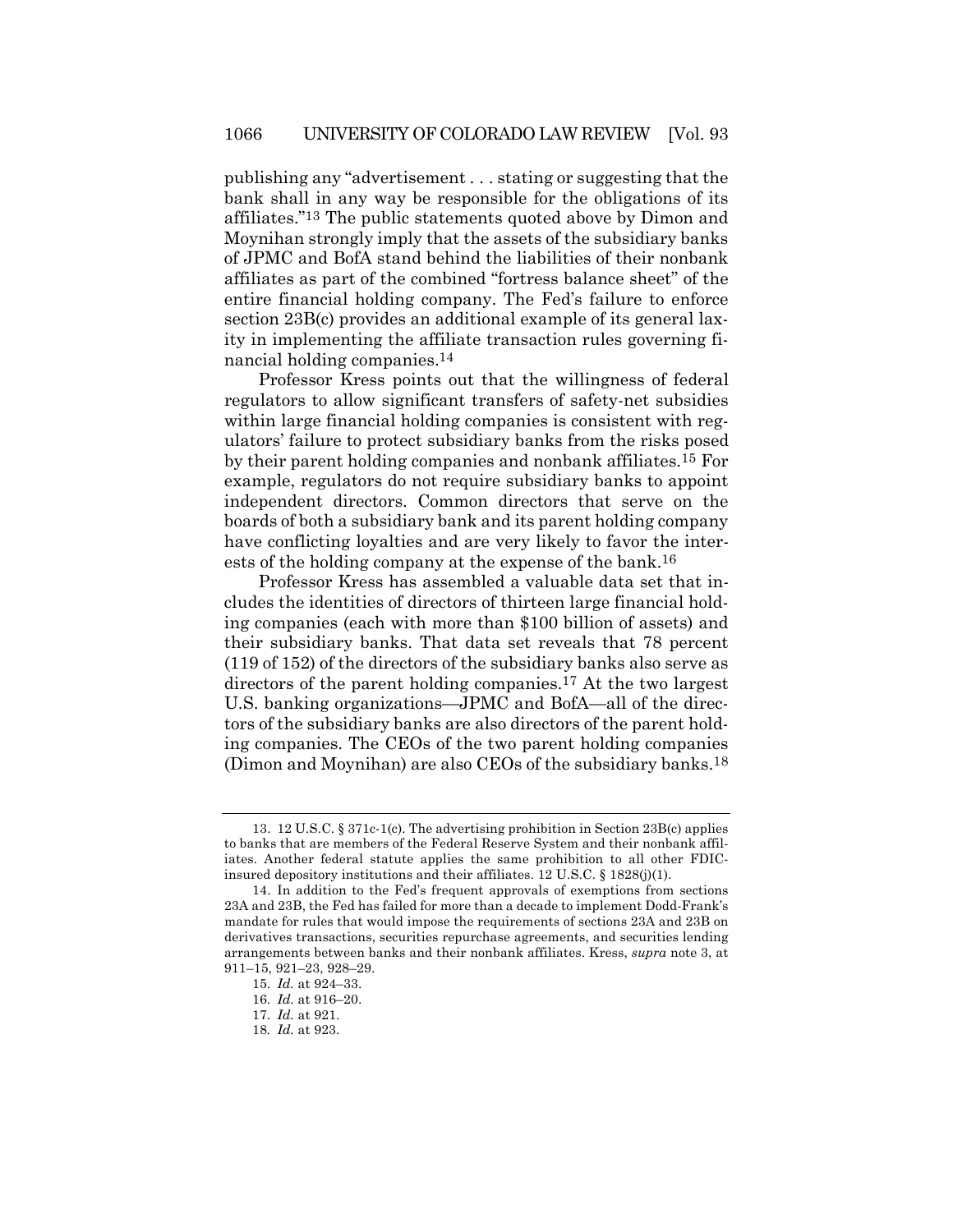#### 2022] AFTERWORD 1067

Ten other large financial holding companies with over \$100 billion of assets do not publicly disclose the identities of directors of their subsidiary banks.19 Those holding companies refused to provide the names of directors of their subsidiary banks to Professor Kress, and federal regulators rejected his requests for such information under the Freedom of Information Act.20 I agree with Professor Kress that the absence of publicly available information identifying the directors of subsidiary banks of major financial holding companies should be considered a matter of great public concern.

To provide better protection for banks owned by large financial holding companies and to reduce the spread of federal safety-net subsidies, Professor Kress would require holding companies with over \$100 billion of assets to appoint independent directors for their subsidiary banks.<sup>21</sup> He would also require large holding companies whose nonbanking operations account for more than 10 percent of their assets to appoint a majority of independent directors for their subsidiary banks. Holding companies would need to give prior notice to their federal regulators before appointing or removing independent directors. In addition, lead directors and chairs of the risk and audit committees of subsidiary banks would have to be independent. Independent directors would also have direct reporting responsibilities to federal bank regulators. Professor Kress's proposed requirement for independent directors at subsidiary banks of large financial holding companies would be consistent with the practices of other countries, including the United Kingdom and France.22

Professor Kress's proposal would substantially strengthen the corporate governance of large financial holding companies and their subsidiary banks. It would provide important safeguards for subsidiary banks and discourage the spread of federal safety-net subsidies to nonbank affiliates. A major advantage of his proposal is that it could be adopted by federal bank regulators under their existing statutory authorities.23

<sup>19</sup>*. Id.* at 920 n.111. There are currently twenty-three financial holding companies with over \$100 billion of assets. Professor Kress was unable to obtain the names of subsidiary bank directors for ten of those holding companies. *See id.* at 936 n.179.

<sup>20</sup>*. Id.* at 920 n.111.

<sup>21</sup>*. Id.* at 934–39, 941–43.

<sup>22</sup>*. Id.*

<sup>23</sup>*. Id.* at 939–44.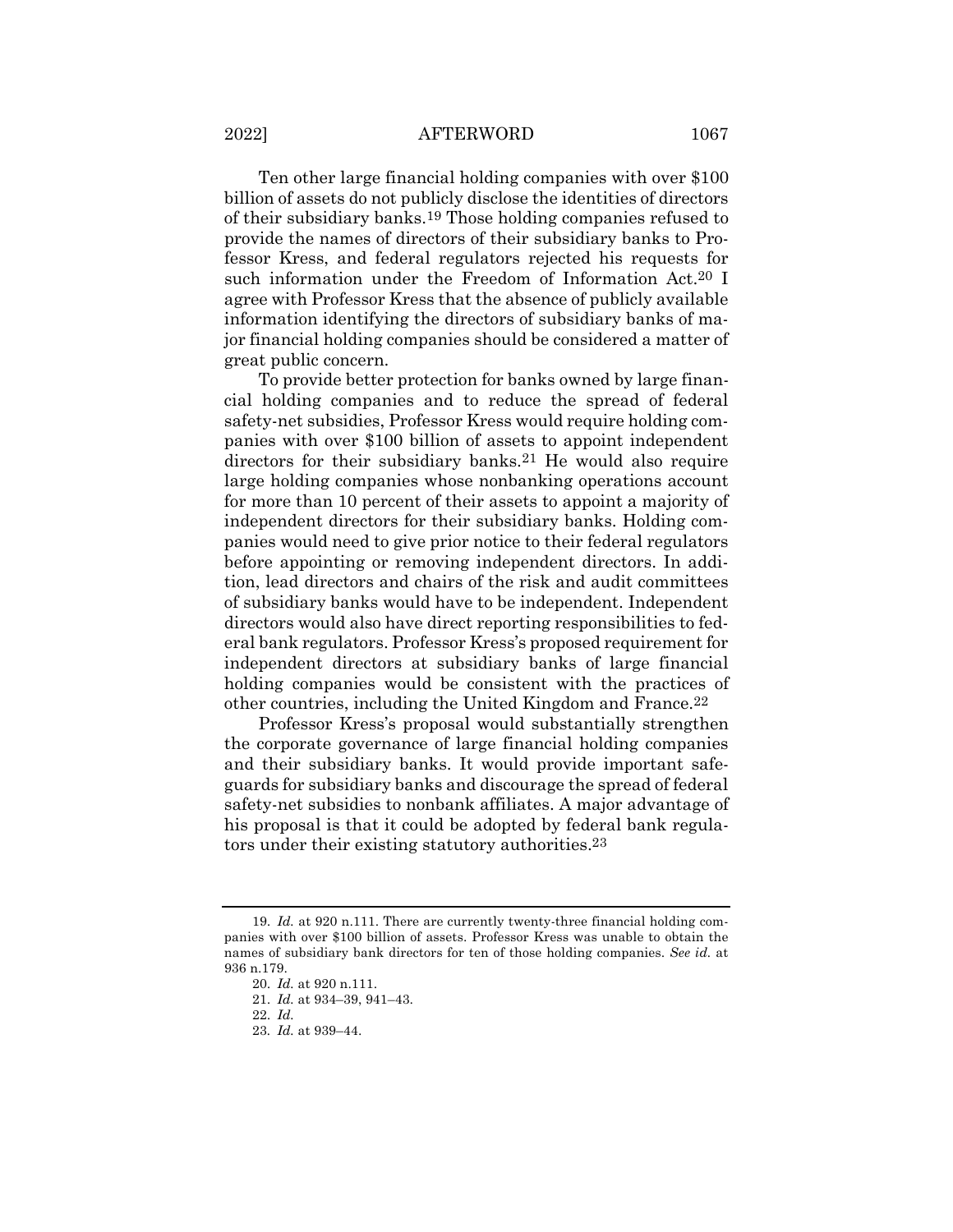Professor Kress acknowledges that the success of his proposal would depend on its effective implementation by regulators. He identifies potential obstacles that could prevent or undermine the implementation of his proposal, including the enormous influence that financial giants wield within our political and regulatory systems.24 I strongly support his proposal as a desirable step toward limiting the ability of financial conglomerates to take advantage of public subsidies for banks. However, my analysis of the financial industry over the past forty years has persuaded me that only fundamental structural reformsincluding mandatory breakups of universal banks and shadow banks—are likely to stop transfers of safety-net subsidies, which Professor Kress has correctly identified as a major problem in our financial regulatory system.25

#### *B. Heidi Schooner's Article*

Heidi Schooner's article26 provides a compelling rationale for an important component of my proposed new Glass-Steagall Act. As Professor Schooner explains, my proposal would create three independent sectors in the financial industry by separating banks from the capital markets and the insurance industry.27 In addition to improving financial stability, my proposed tripartite division of the financial industry would reduce the political power and regulatory influence that giant financial conglomerates currently possess. Separating the three sectors would "rekindle the heated political rivalries that existed among banks, securities firms, and insurance companies" prior to the repeal of the original Glass-Steagall Act.28 Structural separation would also encourage each sector of the financial industry to

<sup>24</sup>*. Id.* at 944 (recognizing that the successful implementation of his proposal would depend on strong action by federal regulators, despite their past "fail[ures] to adequately protect depository institutions from exploitation"); *id.* at 945 (pointing out that "financial conglomerates have had a powerful incentive to exploit their depository institution subsidiaries and take advantage of federal safety net subsidies" since the enactment of GLBA in 1999).

<sup>25.</sup> WILMARTH, *supra* note 2, at 13–14, 340–41, 355–56 (arguing that a new Glass-Steagall Act is needed to "break up universal banks" and "stop banks from exploiting safety net subsidies to finance speculative capital markets activities").

<sup>26.</sup> Heidi M. Schooner, *The Role of Rival Litigation in Wilmarth's New Glass-Steagall*, 93 U. COLO. L. REV. 961 (2022).

<sup>27</sup>*. Id.* at 970–72; *see also* WILMARTH, *supra* note 2, at 13–14, 335–56.

<sup>28.</sup> WILMARTH, *supra* note 2, at 348.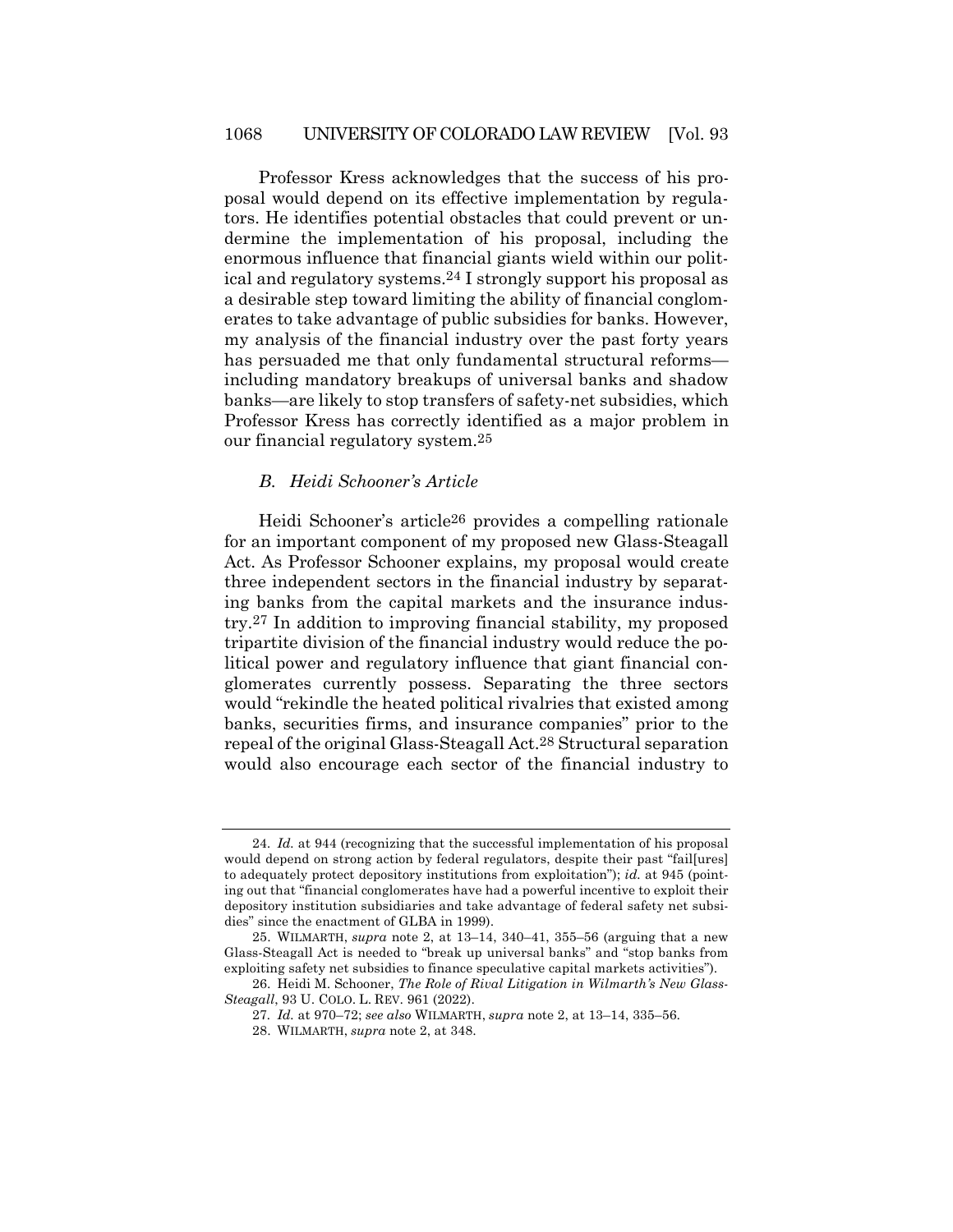"serve as a strong counterweight against the political and regulatory influence of the others."29

My proposal is designed to prevent a repetition of the history of the 1980s and 1990s, when federal agencies and courts issued rulings that opened loopholes in the original Glass-Steagall Act and paved the way for its repeal in 1999. To protect a new Glass-Steagall Act from a similar fate, I have recommended two highly important provisions.30 First, the new statute should stipulate that agency interpretations of its provisions will not receive judicial deference under the *Chevron* doctrine and will instead be reviewed on a de novo basis by the courts. Second, the new statute should expressly authorize financial firms to file lawsuits challenging agency interpretations that could weaken the statute's structural boundaries. Professor Schooner's article focuses on the second component of my plan.<sup>31</sup>

Professor Schooner highlights the importance of my plan by linking it to the standing requirements for judicial review of actions by federal agencies.32 As she explains, courts apply a twopart test to determine whether a private plaintiff has standing to challenge a federal agency's order or regulation. First, the plaintiff must show that it has suffered "injury in fact" as a result of the agency's action. Second, the plaintiff must show that its claim arguably falls within the "zone of interests" protected or regulated by the applicable statute. The Supreme Court developed this two-part test in a series of decisions, including several opinions arising out of challenges to federal agency rulings that expanded the permissible activities of national banks and bank holding companies.33

Judicial challenges to federal agency rulings expanding the activities of banks largely ended after Congress passed GLBA in 1999.34 GLBA authorized banks to create financial holding companies that owned a wide array of nonbank subsidiaries, including securities firms, investment managers, and insurance

<sup>29</sup>*. Id.* at 349; *see also id.* at 347–49; Schooner, *supra* note 26, at 970–71.

<sup>30.</sup> WILMARTH, *supra* note 2, at 349; *see also id.* at ch. 7 (describing how federal agencies and courts undermined the Glass-Steagall Act during the 1980s and in 1999).

<sup>31</sup>*. Id.* at 349; *see also id.* at 159–61, 165–66 (explaining that federal courts upheld federal agency rulings that weakened the Glass-Steagall Act by granting extensive *Chevron* deference to those rulings); Schooner, *supra* note 26, at 6–11 (discussing my analysis and proposals).

<sup>32.</sup> Schooner, *supra* note 26, at 972–85.

<sup>33</sup>*. See id.* at 980–85 (citing and discussing relevant Supreme Court decisions). 34*. Id.* at 985–91.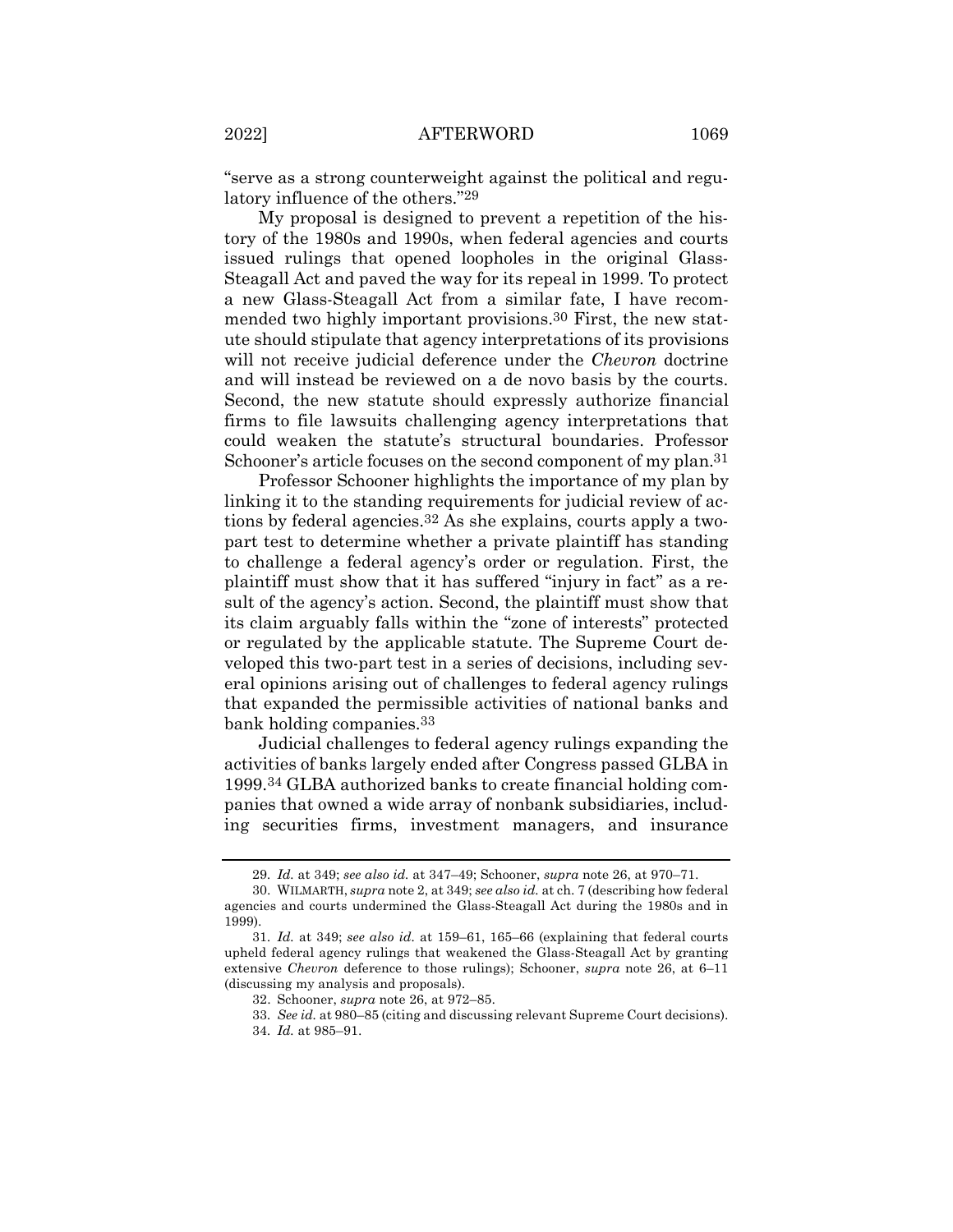companies. By permitting affiliations between banks and many types of nonbank financial institutions, GLBA greatly weakened the incentives for nonbanks to challenge agency actions that allowed banks to enter new markets.

Professor Schooner rightly calls attention to the significance of the Supreme Court's 1998 decision in *NCUA v. First National Bank & Trust*.35 In a 5-4 decision, the Court upheld the standing of banks to challenge a ruling by the National Credit Union Administration (NCUA). The NCUA's ruling broadened the scope of membership for credit unions and enabled credit unions to compete more directly with banks. The majority opinion held that the "zone of interests" test for standing did not require evidence of a specific congressional intent to protect banks or other financial firms from competition with credit unions.36 Four dissenting Justices argued that previous Supreme Court decisions had required at least some evidence of a congressional purpose to protect private parties from the additional competition authorized by challenged agency rulings. The Supreme Court has not considered the "zone of interests" test in a financial industry case since 1998.37

As Professor Schooner explains, the dissenting opinion in *NCUA v. First National Bank & Trust* highlights the importance of my recommendation that a new Glass-Steagall Act should expressly authorize financial firms to challenge agency interpretations of the statute.38 Such a provision would clearly indicate Congress's intent that the statute protects financial firms from agency rulings that might weaken the statute's structural boundaries. It would thereby enable financial firms to satisfy the "zone of interests" test for standing to challenge such agency rulings, even if the Supreme Court adopts the reasoning of the dissenters in *NCUA v. First National Bank & Trust* in future decisions.

Professor Schooner also points out that the ability of private parties to defend a new Glass-Steagall Act would be strengthened if the statute empowered citizens to file lawsuits challenging agency rulings. A provision authorizing citizen suits would support the public policies advanced by the statute, including

<sup>35.</sup> Nat'l Credit Union Admin. v. First Nat'l Bank & Tr. Co., 522 U.S. 479 (1998).

<sup>36</sup>*. Id.* at 492–95.

<sup>37</sup>*. Id.* at 505–12; *see also* Schooner, *supra* note 26, at 983–85 (discussing the majority and dissenting opinions in *NCUA v. First National Bank & Trust*).

<sup>38.</sup> Schooner, *supra* note 26, at 990–91.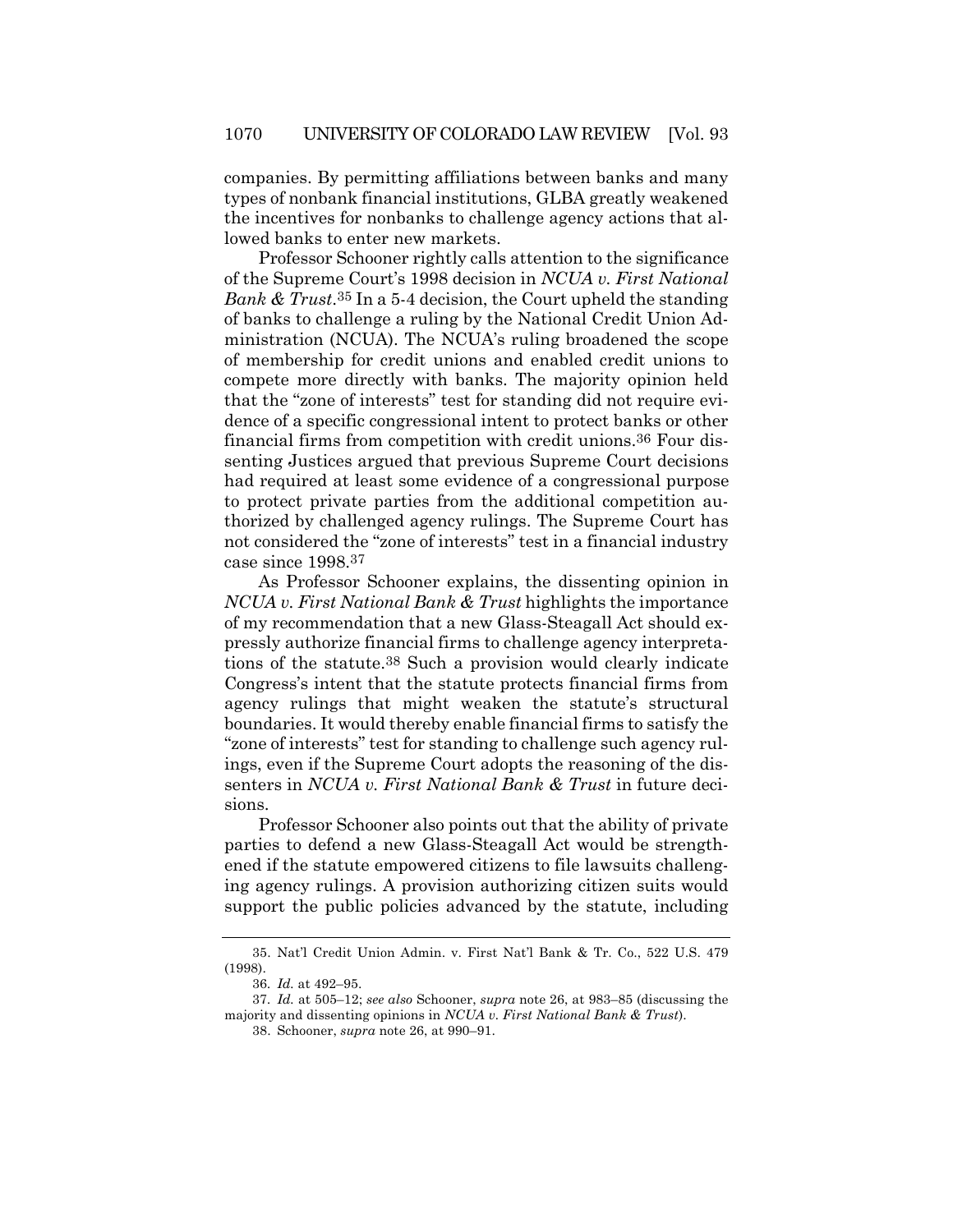improving financial stability, reducing systemic risks, and protecting households and communities from the hazards posed by universal banks and large shadow banks. Such a provision would also be consistent with comparable statutes that currently authorize citizen suits to defend important public interests.39 I agree with Professor Schooner that a new Glass-Steagall Act should include a citizen-suit provision, thereby enabling individuals to defend the statute's policies in situations where financial firms might not be willing to do so.

#### *C. Graham Steele's Article*

Part I of the article by Assistant Secretary of the Treasury Graham Steele40 provides an excellent overview of the "macroprudential" regulations that federal banking agencies adopted during the Obama Administration to pursue the Dodd-Frank Act's goals of making large banks safer and less likely to fail. Federal banking agencies adopted rules that required large bank holding companies ("BHCs") to satisfy enhanced capital and liquidity standards, pass rigorous stress tests, and prepare plans for resolving their failures ("living wills"). As Assistant Secretary Steele explains, those regulations were designed to force "large BHCs to internalize the risks that they pose to themselves and to society" and to hold "BHC shareholders, creditors, and executives responsible in the event that a large BHC should fail."41

Part II of Assistant Secretary Steele's article explains how Congress and federal agencies significantly undermined several of the Dodd-Frank Act's important mandates during the Trump Administration. At the urging of large financial institutions, Congress passed a 2018 statute that directed federal banking

<sup>39</sup>*. Id.* at 991 nn.155–156 (discussing citizen suit provisions in the Clean Air Act, the Endangered Species Act, and the Fair Housing Act).

<sup>40.</sup> Graham S. Steele, *The Tailors of Wall Street: Against "Regulatory Tailoring*,*"* 93 U. COLO. L. REV. 993 (2022). Graham Steele was nominated by President Biden in July 2021 and confirmed by the Senate in November 2021 as Assistant Secretary of the Treasury for Financial Institutions. Kate Berry, *Senate Confirms Former Banking Committee Staffer to Treasury Post*, AM. BANKER (Nov. 16, 2021), https://www.americanbanker.com/news/senate-confirms-former-banking-committee-staffer-to-treasury-post [https://perma.cc/7LKX-FWVK]; Hannah Lang, *White House Nominates Progressive for Treasury Financial Policy Job*, AM. BANKER (July 20, 2021), https://www.americanbanker.com/news/biden-nominates-progressivefor-treasury-financial-policy-job [https://perma.cc/4MMB-BCDE].

<sup>41.</sup> Steele, *supra* note 40, at 1013; *see also id.* at 1002–12.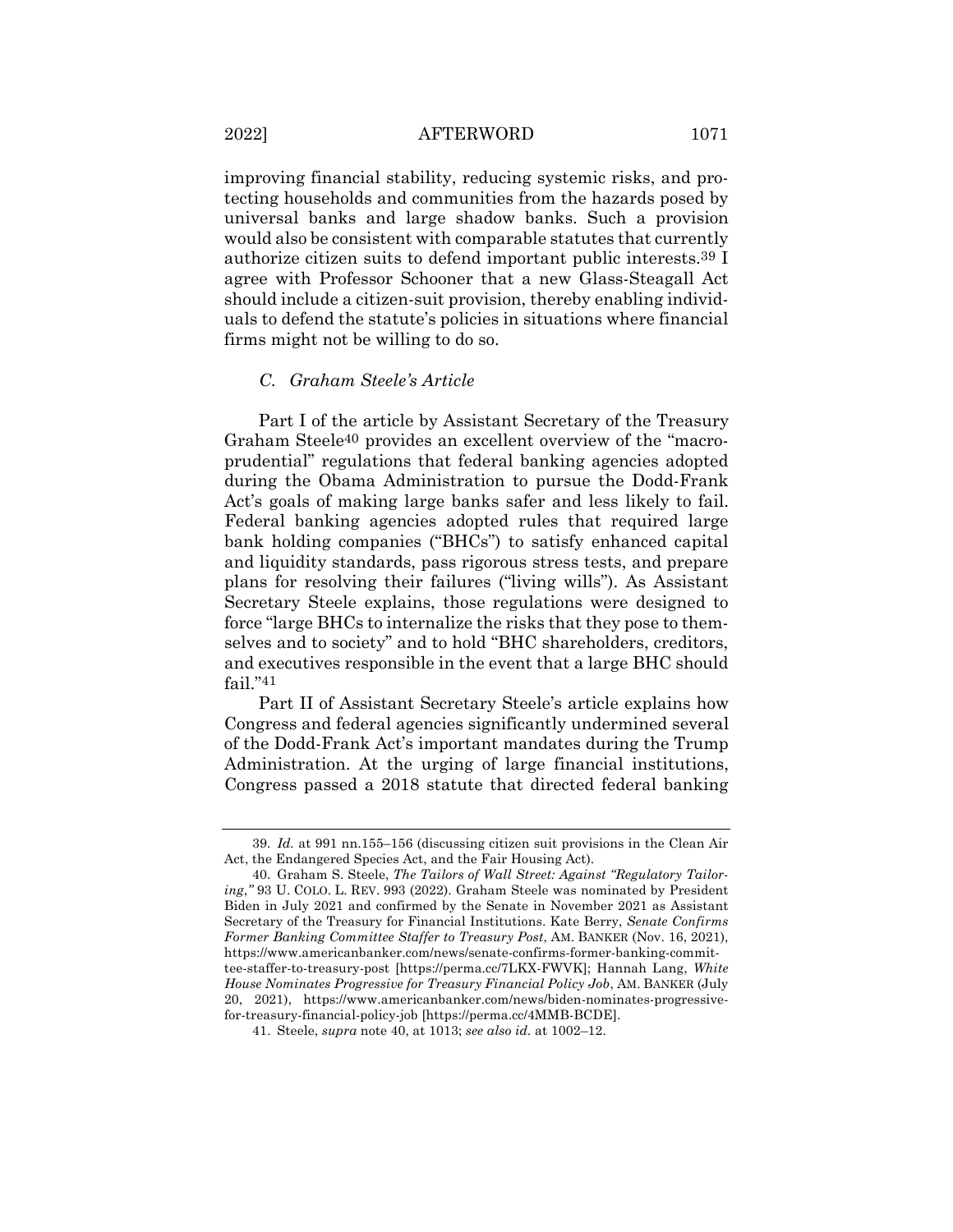agencies to "tailor" their regulations under the Dodd-Frank Act.42 Bank regulators appointed by President Trump interpreted their new "tailoring" authority as giving them carte blanche to reduce regulatory burdens on large banks.43 Trumpappointed regulators substantially weakened capital and liquidity requirements, stress tests, and resolution planning standards for large banks. They also eliminated margin requirements for derivatives transactions between banks and their nonbank affiliates.44 The actions taken by Trump-appointed regulators "had a cumulative impact that was overwhelmingly deregulatory in nature" and "increased [the] fragility of the banking system."45

Parts I and II of Assistant Secretary Steele's article analyze a number of the regulatory developments that I examined in Chapter 12 of my recent book. I agree that the rules issued under the Dodd-Frank Act during the Obama Administration compelled large U.S. banks to increase their levels of capital and liquidity significantly between 2010 and 2016. In addition, Title VII of the Dodd-Frank Act, which was implemented by the Commodity Futures Trading Commission under the leadership of then-Chairman Gary Gensler, greatly improved the oversight of derivatives activities.46

However, I believe that the Dodd-Frank Act did not provide an adequate response to the deeply flawed structure of our financial system, which was exposed by the global financial crisis of 2007–09 ("GFC"). The Obama Administration and Congress allowed universal banks and large shadow banks to maintain their dominant positions in the financial system, even though those institutions played central roles in promoting the toxic credit boom that caused the GFC. The Dodd-Frank Act also did not establish a credible procedure for resolving failures of universal banks and large shadow banks during a systemic crisis without relying on government-funded bailouts.<sup>47</sup>

I agree with Assistant Secretary Steele that the Trump Administration undermined a number of key financial regulatory reforms that the Obama Administration achieved under the

<sup>42.</sup> The Economic Growth, Regulatory Relief, and Consumer Protection Act, Pub. L. No. 115–174, tit. IV, § 401(a)(1)(B)(i), 132 Stat. 1297 (2018).

<sup>43.</sup> Steele, *supra* note 40, at 1015–17 & n.86.

<sup>44</sup>*. Id.* at 1021–23.

<sup>45</sup>*. Id.* at 1023.

<sup>46.</sup> WILMARTH, *supra* note **Error! Bookmark not defined.**, at 299–305.

<sup>47</sup>*. Id.* at 299–300, 311–21.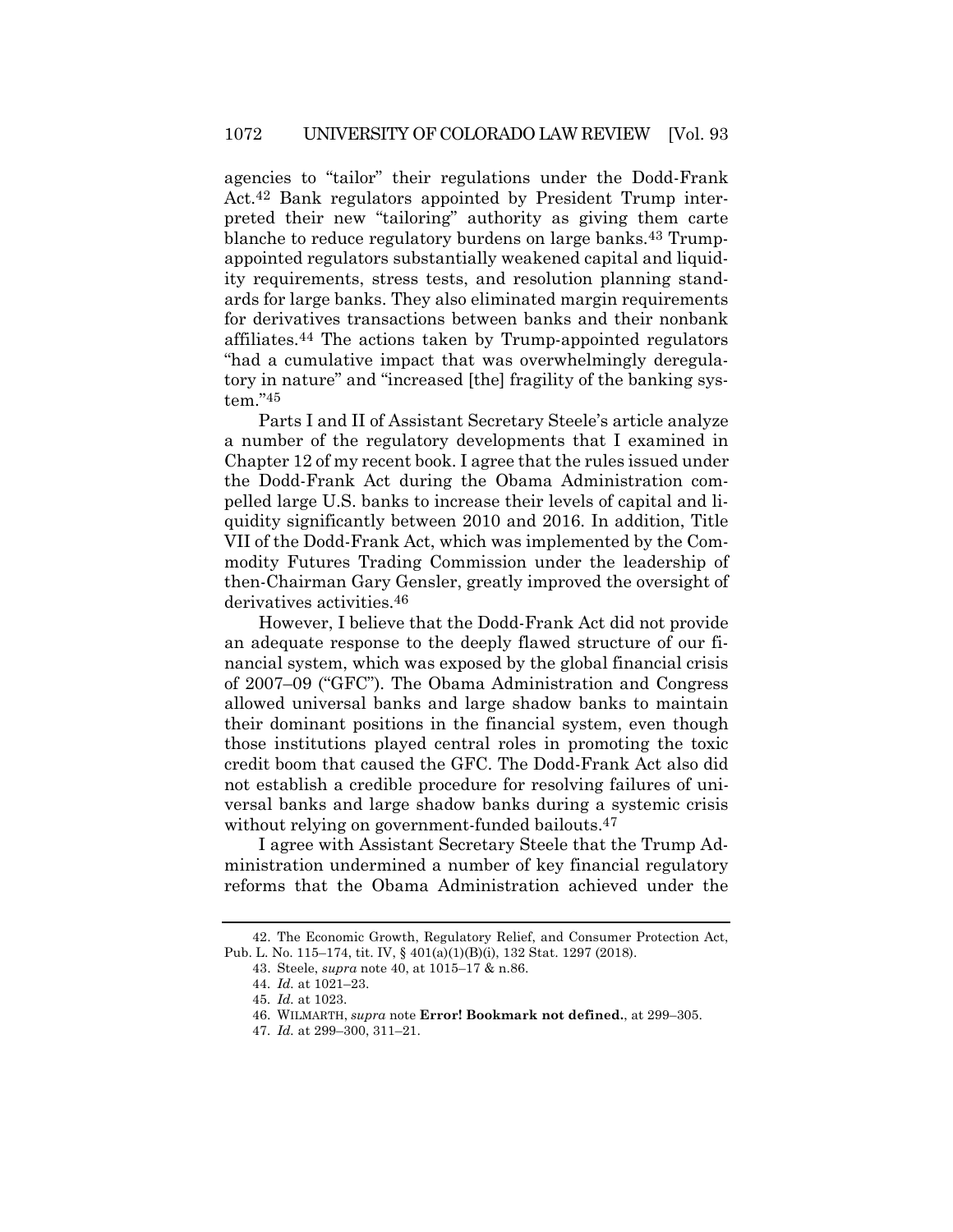Dodd-Frank Act.48 The Trump Administration's deregulatory measures were undoubtedly a "contributory factor" that helps to explain why universal banks and shadow banks could not absorb the financial shocks and did not counteract the financial disruptions that followed the outbreak of the COVID-19 pandemic.49 As Assistant Secretary Steele correctly points out, the inability and unwillingness of large financial institutions to stabilize financial markets "necessitat [ed] significant public financial support for the financial system and the broader economy."50

Part III of Assistant Secretary Steele's article examines the "full-blown financial crisis" triggered by the pandemic, which represented "the first test of the Dodd-Frank framework."51 During the "dash for cash" by financial market participants in March 2020, universal banks and shadow banks quickly "reached the limits of their balance sheet capacity to act as lenders and securities market makers, meaning private market participants were unable to absorb the sudden influx of a variety of assets, including many generally deemed 'safe.'"52 Universal banks and shadow banks proved to be "the ultimate beneficiaries" when Congress, the Treasury Department, and the Fed bailed out businesses, financial firms, and individuals who were deeply indebted to those banks, thereby "transferring credit and liquidity risks from the private to the public sector."53 The Fed effectively became the "commercial bank of last resort for the entire economy" by virtue of the federally-guaranteed lending programs that were established during the pandemic.54

Federal regulators also provided extensive forbearance to big banks during the pandemic, including reductions in capital requirements and lenient stress tests. Regulatory forbearance during the pandemic magnified the "tailoring" relief that large banks had previously received during the Trump Administration. As Assistant Secretary Steele points out, those regulatory concessions primarily benefited megabanks, their executives,

<sup>48</sup>*. Id.* at 307–11.

<sup>49.</sup> Steele, *supra* note 40, at 1023.

<sup>50</sup>*. Id.*; *see also infra* notes 82–92 and accompanying text.

<sup>51</sup>*.* Steele, *supra* note 40, at 1023*.*

<sup>52</sup>*. Id.* at 1024.

<sup>53</sup>*. Id.* at 1026–27.

<sup>54</sup>*. Id.* at 1032 (quoting Julia-Ambra Verlaine & Liz Hoffman, *Banks Could Prove Weak Partner in Coronavirus Recovery*, WALL ST. J. (Apr. 24, 2020) (quoting Michael Feroli, JPMC's chief economist), https://www.wsj.com/articles/banks-couldprove-weak-partner-in-coronavirus-recovery-11587743212 [https://perma.cc/AC2G-DN9A]).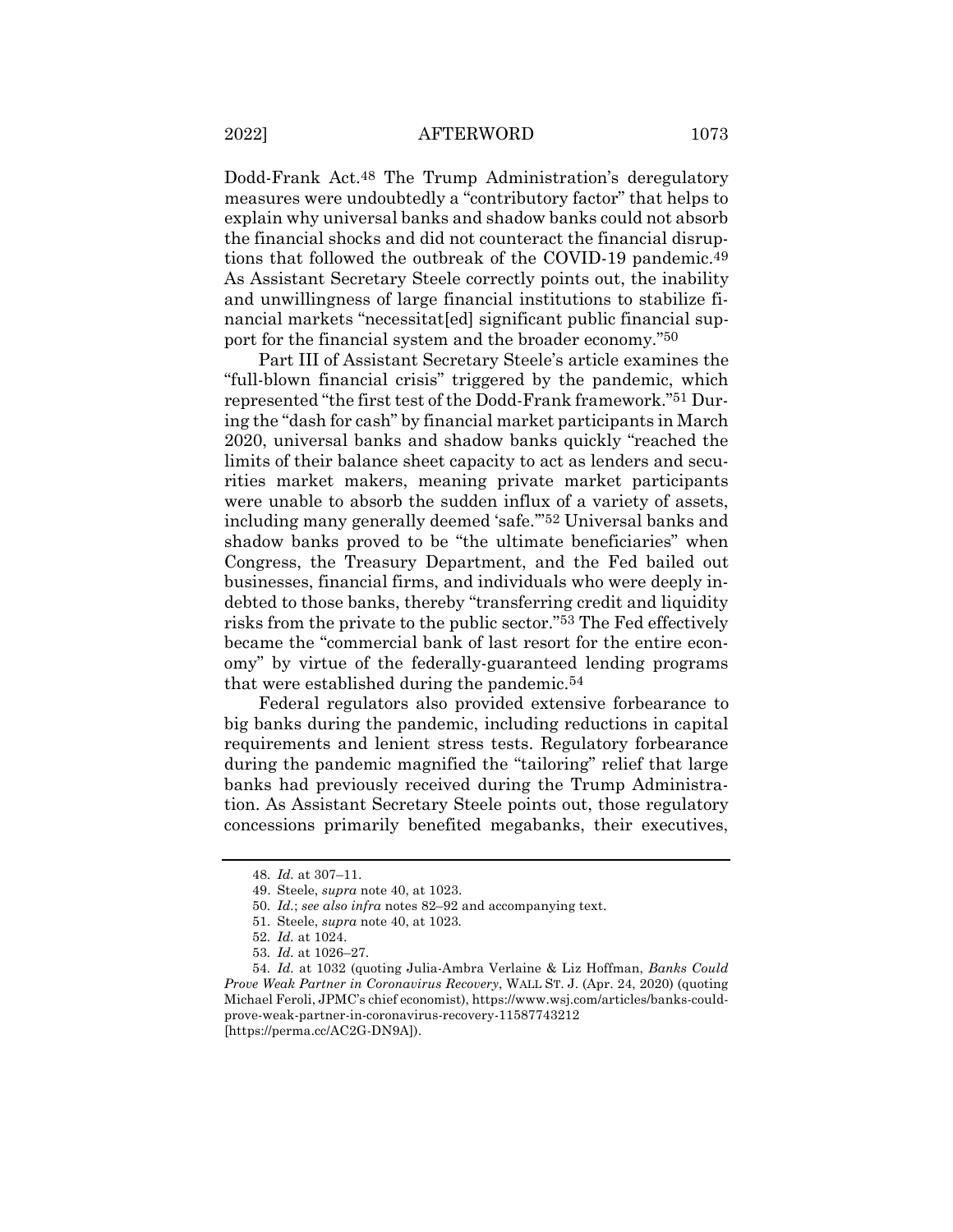and shareholders. In contrast, regulatory forbearance for megabanks did little to help businesses and consumers who relied on those banks for credit.55 Loan-to-deposit ratios for big banks remained largely unchanged during 2018 and the first half of 2019 and declined steadily thereafter. The twenty-five largest U.S. banks reduced their total lending by 8 percent (from \$5.9 trillion to \$5.45 trillion) between March 2020 and March 2021, and their average loan-to-deposit ratio fell to its lowest level in thirty-six years.56

In contrast, community banks increased their total lending by 9 percent (from \$1.58 trillion to \$1.72 trillion) between March 2020 and March 2021. Growth in community bank lending included a \$120 billion rise in loans to businesses.57 Community banks accounted for almost 60 percent of the loans made to small businesses under the Payment Protection Program (PPP) during the pandemic, even though community banks held less than 13 percent of the banking industry's total assets.58

Decisions by the twenty-five largest U.S. banks to slash their lending during the pandemic mirrored the drastic reductions in lending by the four biggest U.S. banks during the GFC. During and after both crises, megabanks sharply reduced their lending to businesses while smaller community banks expanded their lending. Geographic areas that were primarily served by big banks experienced much worse economic outcomes during the GFC and its aftermath compared with areas in which community banks had a significant presence. A major reason for that difference in outcomes was that community banks were much

<sup>55</sup>*. Id.* at 63–65.

<sup>56</sup>*. Id.*; Shahien Nasiripour, *Big U.S. Banks Cut Loans to Record Low, Again, as Deposits Jump*, BLOOMBERG (Apr. 12, 2021, 11:34 PM), https://www.bloombergquint.com/onweb/big-u-s-banks-cut-loans-to-record-low-again-as-depositsjump [https://perma.cc/H8LZ-R5ST].

<sup>57.</sup> Fed. Deposit Ins. Corp., *Quarterly Banking Profile: First Quarter 2021*, 15 FDIC Q., No. 2, 2021, at 17, 18 tbl. II-B, https://www.fdic.gov/analysis/quarterlybanking-profile/fdic-quarterly/2021-vol15-2/fdic-v15n2-1q2021.pdf [https://perma.cc/P63R-A7VM].

<sup>58</sup>*. Id.* at 6 tbl. III-A, 17 tbl. II-B (showing that community banks held \$2.65 trillion of assets in the first quarter of 2021, representing 12.5 percent of the \$21.13 trillion of assets held by all commercial banks); Michelle W. Bowman, Governor, Bd. Governors Fed. Rsrv. Sys., The Lack of New Bank Formations Is a Significant Issue for the Banking Industry (Oct. 22, 2021), https://www.federalreserve.gov/newsevents/speech/bowman20211022a.htm [https://perma.cc/LN74- 4BVW] (describing the performance of community banks in providing PPP loans).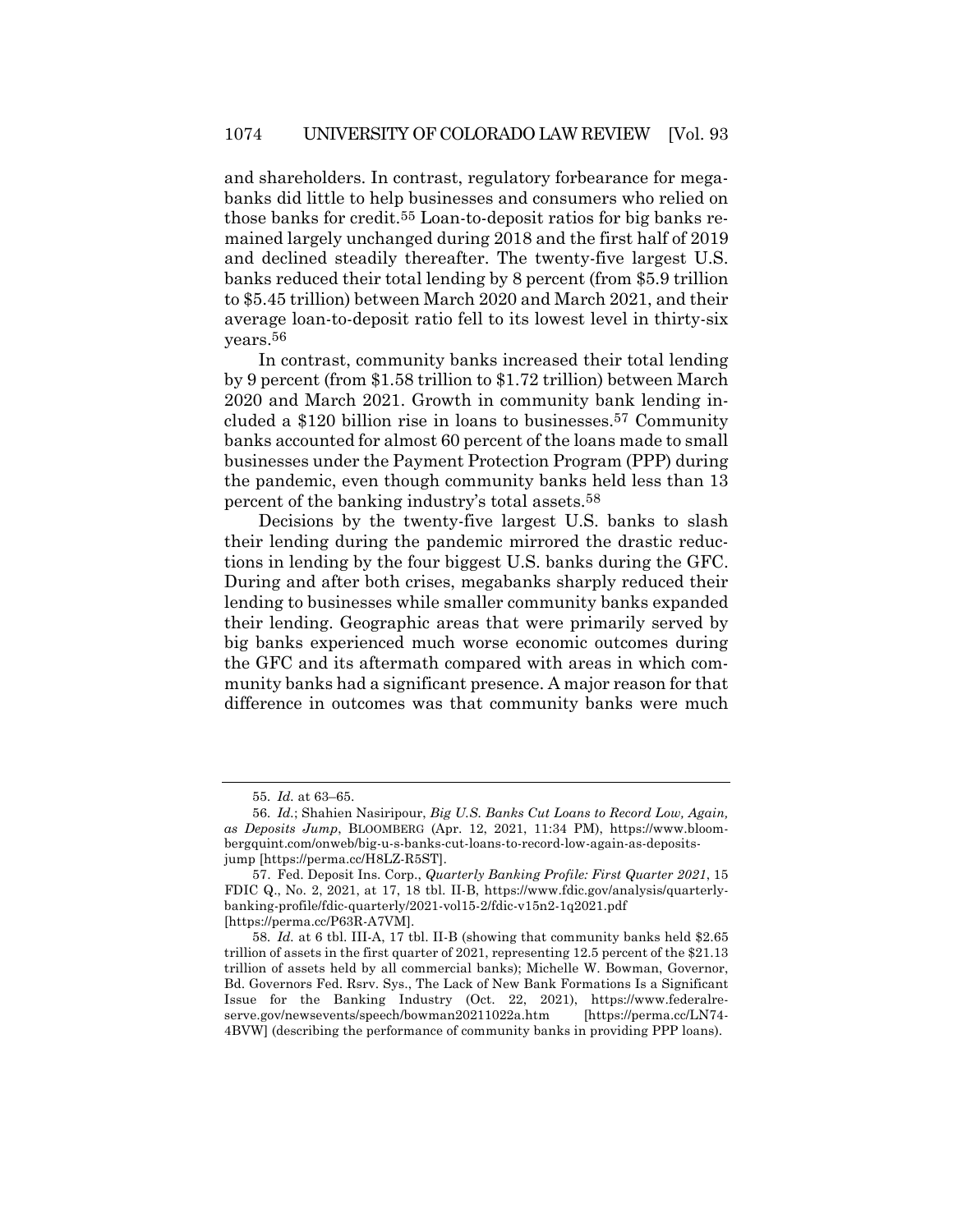more reliable lenders to local small and medium-sized businesses.59

I strongly agree with Assistant Secretary Steele's conclusion that large banks "failed to absorb the shocks created by the COVID-19 pandemic–requiring the Fed to intervene through both emergency lending measures and widespread regulatory forbearance."60 He proposes stronger forms of "macroprudential regulation," including heightened capital requirements and more rigorous stress tests.<sup>61</sup> I share his view that more robust forms of regulation and supervision are urgently needed to address the systemic dangers posed by universal banks and shadow banks. In addition, as described in Part II below, I believe that the pandemic crisis demonstrates the need for fundamental changes to the structure of our financial system.

## II. THE PANDEMIC FINANCIAL CRISIS CONFIRMS THE NEED FOR A NEW GLASS-STEAGALL ACT

In August 2021, I published an article analyzing the pandemic financial crisis.62 As explained in that article and summarized below, the pandemic crisis demonstrates that policymakers have not addressed the GFC's root causes. The reforms adopted after the GFC left in place a volatile and unstable financial system dominated by universal banks and large shadow banks. Those financial giants continued to underwrite dangerously high levels of private and public debts after the GFC, based

<sup>59.</sup> WILMARTH, *supra* note 2, at 344–47 (discussing differences in the lending performance of big banks and community banks during the GFC and its aftermath, as well as the economic impact of those differences); JESSICA BATTISTO ET AL., SMALL BUSINESS CREDIT SURVEY: 2021 REPORT ON EMPLOYER FIRMS, at ii, 9, 17, 25, 27, 28 (2021), https://www.fedsmallbusiness.org/medialibrary/FedSmallBusiness/files/2021/2021-sbcs-employer-firms-report [https://perma.cc/PAX2-7FML] (reporting results of a survey of over 15,000 small businesses, which found that small banks provided more credit and better services to small businesses during the pandemic compared with large banks and nonbank lenders); Hannah Lang, *Small Banks Are Dominating the Fed's Main Street Lending Program*, AM. BANKER (Aug. 19, 2020), https://www.americanbanker.com/news/small-banks-are-dominating-the-feds-main-street-lending-program [https://perma.cc/5N7P-AK4D].

<sup>60.</sup> Steele, *supra* note 40, at 1059; *see also infra* notes 82–92 and accompanying text.

<sup>61</sup>*.* Steele, *supra* note 40, at 1058–59.

<sup>62.</sup> Arthur E. Wilmarth, Jr., *The Pandemic Crisis Shows that the World Remains Trapped in a "Global Doom Loop" of Financial Instability, Rising Debt Levels, and Escalating Bailouts*, 40 BANKING & FIN. SERVS. POL'Y REP., No. 8, 2021, at 1, http://ssrn.com/abstract=3901967 [https://perma.cc/6SYY-79GU]. Much of the analysis in Part II of this Afterword is drawn from the foregoing article.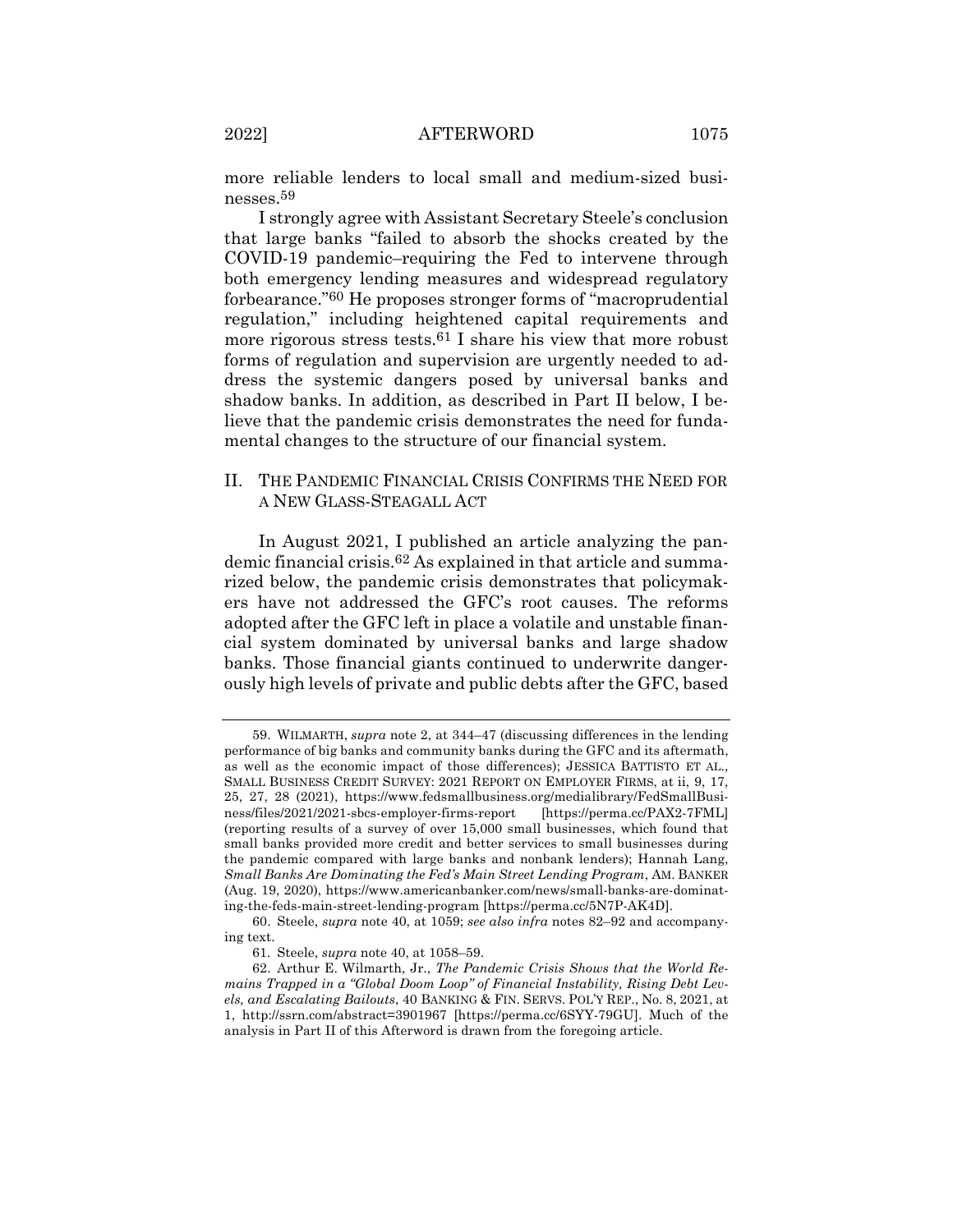on their expectation of future government bailouts. Governments and central banks fulfilled that expectation during the pandemic crisis by protecting the entire financial system, including short-term wholesale credit markets, large investment managers, and the corporate bond market. The blanket protection provided by governments and central banks effectively "bankified" the entire financial system, thereby undermining market discipline, encouraging further asset bubbles, and increasing social inequality.63

The GFC and the pandemic crisis establish beyond any doubt that our financial system urgently needs fundamental structural reforms. The centerpiece of those reforms should be a new Glass-Steagall Act, which would separate banks from the capital markets and the insurance sector and prohibit nonbanks from using functional substitutes for deposits to fund their operations. A new Glass-Steagall Act would break up universal banks and shadow banks, thereby ending their toxic conflicts of interest, speculative risk-taking, and dangerous influence over regulators and politicians. It would also create strong structural risk buffers, thereby greatly reducing the probability that future financial disruptions would spread across the newly separated sectors of banking, insurance, and capital markets. A new Glass-Steagall Act would provide the most direct and practical approach for ending the destructive boom-and-bust cycles that have plagued our financial system and economy during the past quarter century.

## *A. Universal Banks and Shadow Banks Financed Unsustainable Credit Booms that Led to the Global Financial Crisis of 2007–09 and the Pandemic Crisis.*

Universal banks and shadow banks promoted massive credit booms on both sides of the Atlantic during the decade preceding the GFC. In the United States, private-sector debts more than doubled (from \$20.4 trillion to \$41.6 trillion) between 1999 and 2007.64 The ratio of U.S. private-sector debts to U.S. gross domestic product (GDP) increased from 212 percent in 1999 to 288 percent in 2007.65

<sup>63</sup>*. Id.* at 1, 4–6, 11–13, 16–17.

<sup>64</sup>*. Id.* at 2.

<sup>65</sup>*. Id*.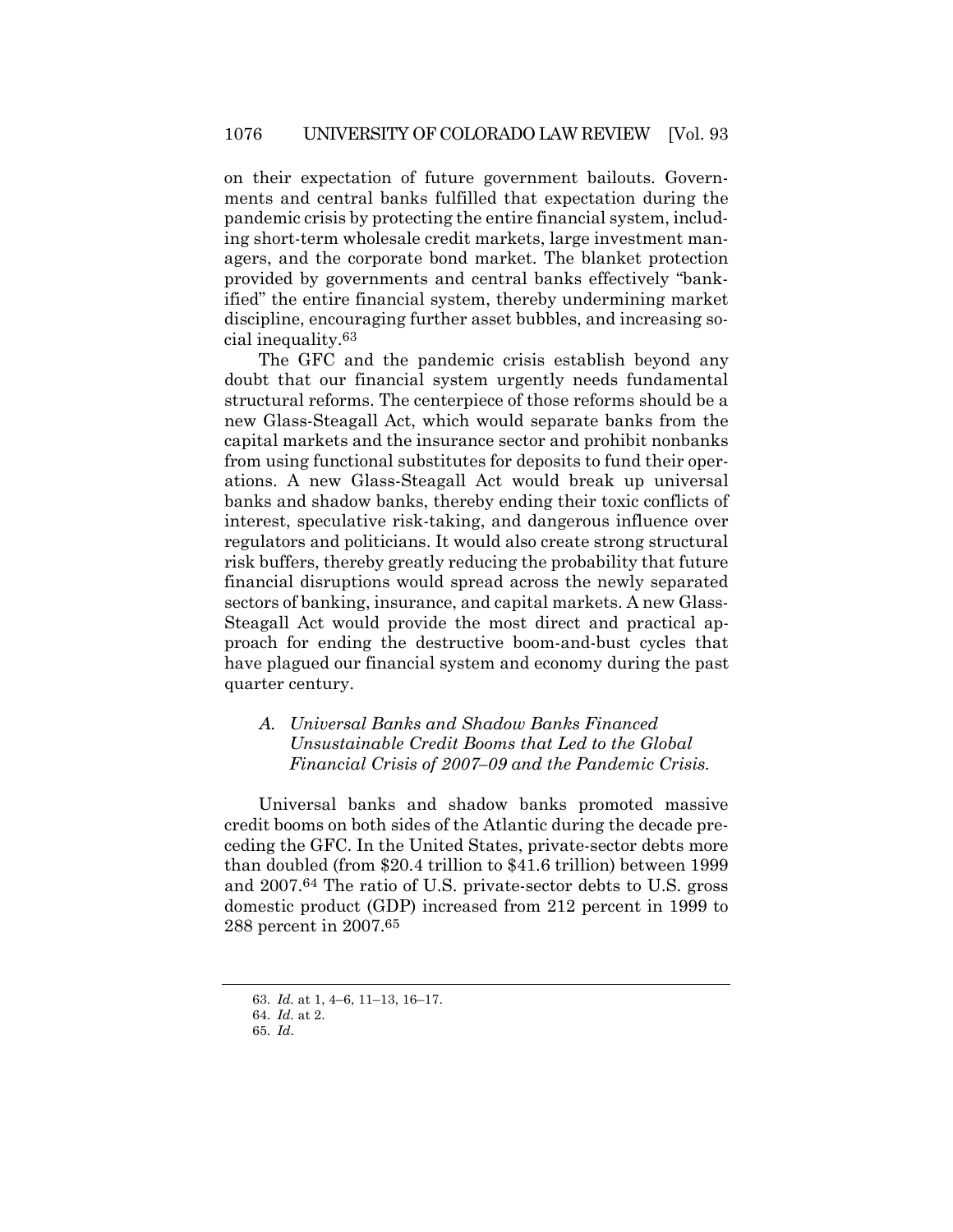#### 2022] AFTERWORD 1077

A similar credit surge occurred in the U.K. and several other European countries, including Ireland, Portugal, and Spain. U.K. private-sector debts doubled as a percentage of U.K. GDP (from 200 percent to over 400 percent) between 1999 and 2007.66 In 2008, private-sector debts exceeded 200 percent of GDP in Ireland and Spain and 175 percent of GDP in Portugal.67 Universal banks and shadow banks played central roles in financing the transatlantic credit boom by underwriting hazardous subprime mortgages and other speculative, high-risk debts.

Government debts also expanded significantly during the decade before the GFC. U.S. federal, state, and local government debts rose from \$7 trillion to \$12.2 trillion between 1999 and 2007. In 2007, the total amount of U.S. private and public debts reached \$53.8 trillion, equal to 366 percent of U.S. GDP.68 Worldwide private and public debts doubled (from \$84 trillion to \$167 trillion) between 2000 and 2007 and equaled 275 percent of global GDP in 2007.69 Consequently, the United States and much of the rest of the world confronted enormous debt overhang problems when the GFC began in 2007.

Governments and central banks provided unprecedented support for their financial systems and economies during the GFC and the Great Recession that the crisis triggered. The total outstanding amount of emergency assistance provided by the U.S. government to financial institutions and financial markets peaked at almost \$7 trillion in early 2009.70 Governments in the European Union (EU) provided nearly  $€5$  trillion of state aid to their troubled financial institutions and financial markets, and the EU narrowly avoided a catastrophic sovereign debt crisis.71

Four leading central banks—the Fed, the Bank of England (BoE), the Bank of Japan (BoJ), and the European Central Bank (ECB)—established near-zero or negative short-term interest rates. They also purchased huge quantities of government bonds, mortgage-backed securities, and other financial assets under "quantitative easing" ("QE") programs. Central banks adopted ultra-low interest rate policies and QE programs to reduce borrowing costs and debt service burdens for governments, households, businesses, and financial institutions. QE programs

71*. Id.*

<sup>66</sup>*. Id.*

<sup>67</sup>*. Id.*

<sup>68</sup>*. Id.* 69*. Id.*

<sup>70</sup>*. Id.*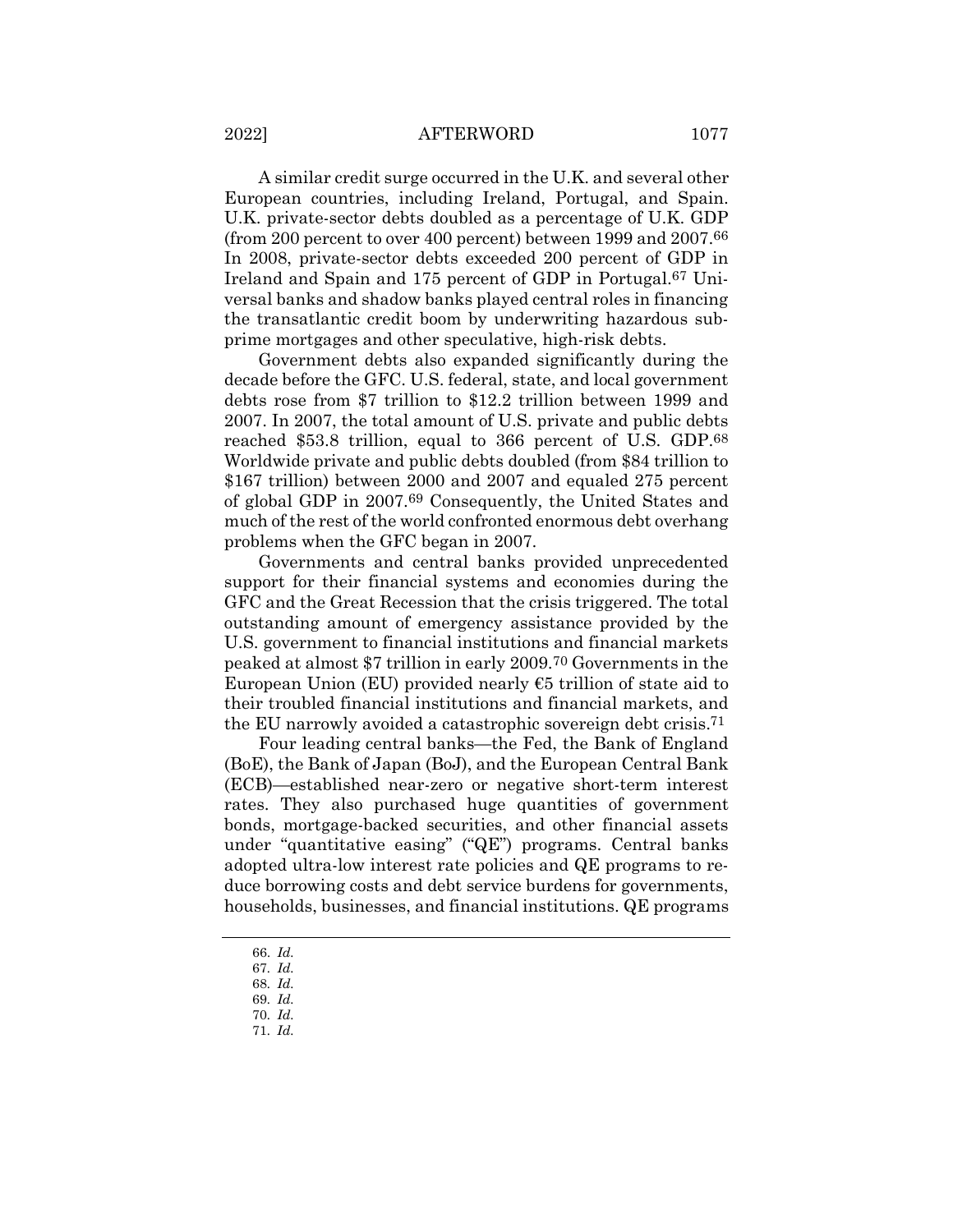produced unprecedented growth in central bank balance sheets.72 The Fed's balance sheet grew from \$900 billion to \$4.5 trillion between August 2008 and December 2016.73 The combined balance sheets of the Fed, BoE, BoJ, and ECB increased from \$4 trillion to \$15 trillion during the same period.74

The reforms that followed the GFC did not break up universal banks and shadow banks, even though those institutions were primarily responsible for financing the toxic credit boom of the 2000s. The massive bailouts of large financial institutions during the GFC helped universal banks and shadow banks to become even larger and more dominant players in global financial markets after 2009. They quickly proceeded to underwrite another major expansion of private and public debts between 2009 and 2019.75

The lax credit policies of universal banks and shadow banks enabled U.S. private-sector debts to increase by 17 percent (from \$41.6 trillion to \$48.9 trillion) between 2007 and 2019.76 Publicsector debts grew even faster, as federal, state, and local governments borrowed heavily to finance spending programs to mitigate the impact of the Great Recession. Federal, state, and local government obligations more than doubled between 2007 and 2019, rising from \$12.1 trillion to \$26.3 trillion.77 In 2019, U.S. private and public debts totaled \$75.2 trillion and topped 350 percent of GDP, not far below 2007's record level of 366 percent.78

Global debt levels also rose rapidly after the GFC. In 2019, worldwide private and public debts totaled \$253 trillion, equal to 322 percent of global GDP.79 Leading central banks supported the rapid growth of global debts by maintaining their QE asset purchase programs and expanding their balance sheets.80

U.S. and international policymakers expressed strong concerns in 2019 about rising debt levels, particularly for nonfinancial business firms. A majority of outstanding U.S. and global corporate bonds were rated either at or below the lowest

- 78*. Id.*
- 79*. Id.*
- 80*. Id.*

<sup>72</sup>*. Id.* at 2–3.

<sup>73</sup>*. Id.* at 3.

<sup>74</sup>*. Id.*

<sup>75</sup>*. Id.*

<sup>76</sup>*. Id.* 77*. Id.*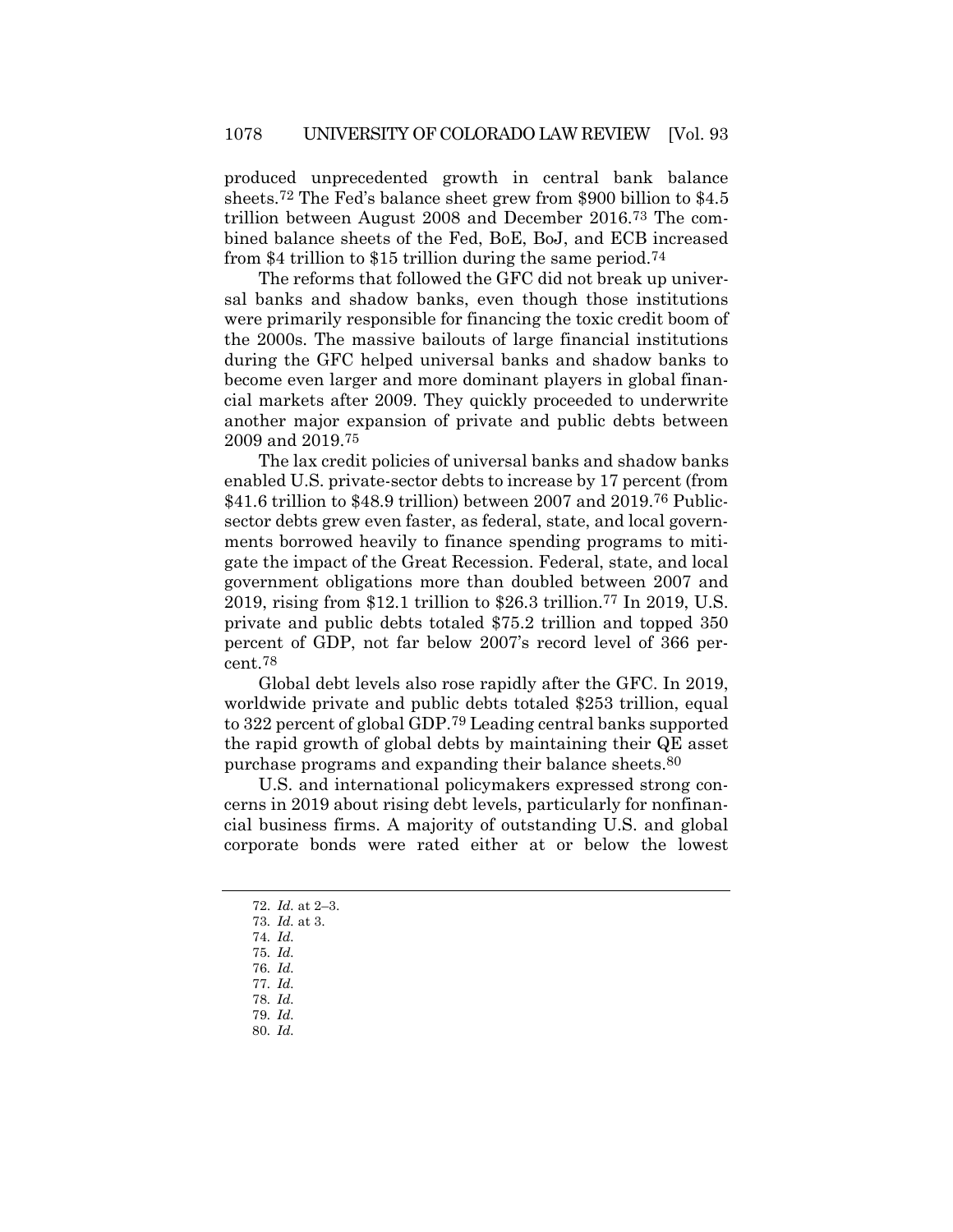investment grade in 2019, as investors bought riskier bonds with higher yields to compensate for ultra-low interest rates. Most non-investment-grade corporate bonds and leveraged loans to businesses allowed dangerously high levels of corporate leverage and provided few protections to investors. Officials warned that mutual funds and other investment managers holding risky corporate debts would be exposed to large losses as well as potential "runs" by investors if a serious recession occurred.81

## *B. Bailouts by Governments and Central Banks During the Pandemic Crisis Encouraged Further Growth in Private and Public Debts.*

The rapid spread of the COVID-19 pandemic during the first quarter of 2020 caused governments to close social venues and order mandatory shutdowns of hundreds of thousands of businesses. Those events set off a contagious financial panic that paralyzed global financial markets. Markets froze for most government bonds and nearly all private debt obligations, including commercial paper, securities repurchase agreements ("repos"), corporate bonds, and leveraged loans. Universal banks were unable or unwilling to act as dealers and market makers for repos, mortgage-backed securities, corporate bonds, and exchangetraded funds (ETFs). Many foreign banks and other foreign borrowers could not obtain funding in dollars to meet their dollardenominated obligations.82

Market conditions stabilized only after central banks established emergency facilities to support financial institutions and financial markets and governments authorized massive fiscal stimulus programs. The size and scope of governmental responses to the pandemic crisis far exceeded similar measures adopted during the GFC. Congress approved \$5.2 trillion of stimulus programs between March 2020 and March 2021—a response that was four times larger than Congress's stimulus measures during the Great Recession of 2007–09.83 The

<sup>81</sup>*. Id.*

<sup>82</sup>*. Id.* at 4, 11.

<sup>83</sup>*. Id.* at 4–5; *see also* Christina D. Romer, *The Fiscal Policy Response to the Pandemic*, BROOKINGS PAPERS ON ECON. ACTIVITY, Mar. 25, 2021, at 89, 89–90, 94 tbl.1, 97–104.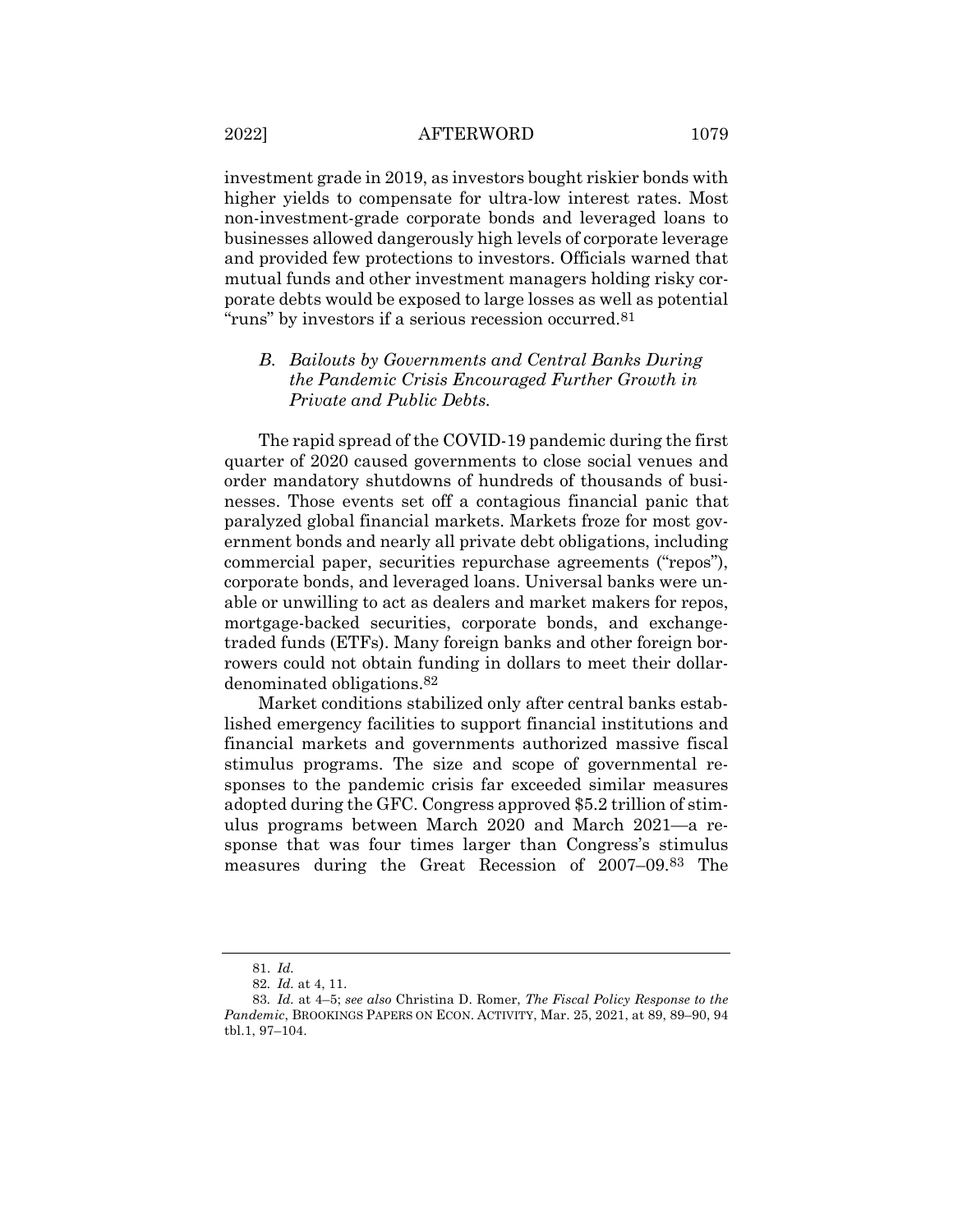pandemic stimulus programs of the U.S. and other countries totaled \$16 trillion by March 2021.84

Central banks established emergency lending and guarantee programs that stabilized financial institutions and prevented a systemic meltdown of financial markets. The Fed provided over \$50 billion of discount window loans to banks. The Fed also reactivated nearly all of the emergency lending facilities it used during the GFC to support large financial institutions and short-term wholesale credit markets (including money market funds, commercial paper, and repos). The Fed used those restored facilities to provide \$35 billion of loans to securities broker-dealers (many of which were affiliates of universal banks), \$440 billion of repo loans, \$66 billion of assistance to money market funds and the commercial paper market, and over \$460 billion of swap loans to foreign central banks (which indirectly provided dollar funding for foreign banks).85

The Fed cut short-term interest rates to zero and supercharged its QE program by pledging to buy unlimited amounts of government bonds and mortgage-backed securities to reduce borrowing costs and debt service burdens for governments, households, and businesses. The Fed's QE purchases expanded its balance sheet from \$4.3 trillion on March 11, 2020, to \$7.2 trillion on June 10, 2020, and \$8.2 trillion on July 28, 2021.86

<sup>84.</sup> Dario Caldara et al., Bd. Governors Fed. Rsrv. Sys., *The Global Recovery: Lessons from the Past*, FED. RSRV.: FEDS NOTES (June 22, 2021), https://www.federalreserve.gov/econres/notes/feds-notes/the-global-recovery-lessons-from-the-

past-20210622.htm [https://perma.cc/4A5A-DEJJ] ("The relatively benign outlook for the post-COVID-19 recovery may be the result of the aggressive and broad measures enacted by foreign governments and central banks in response to the COVID-19 pandemic."); Kristalina Georgieva, *Giving People a Fair Shot–Policies to Secure the Recovery*, INT'L MONETARY FUND (Mar. 30, 2021), https://www.imf.org/en/News/Articles/2021/03/25/sp033021-SMs2021-Curtain-Raiser [https://perma.cc/YWA2-5ZTV] ("[G]overnments took exceptional measures [in response to the pandemic]—including about \$16 trillion in fiscal action and a massive liquidity injection by central banks."); Wilmarth, *supra* note 62, at 5–6.

<sup>85.</sup> Wilmarth, *supra* note 62, at 5–7, 11–12; *see also* Lev Menand, *The Federal Reserve and the 2020 Economic and Financial Crisis* 109–20, 129 fig.8 (European Corp. Governance Inst. L. Working Paper, Paper No. 518/2020, 2021), http://ssrn.com/abstract=3602740 [https://perma.cc/J7UZ-8AM5].

<sup>86.</sup> For information on the growth of the Fed's balance sheet, see Bd. Governors Fed. Rsrv. Sys., *Assets: Total Assets*, FED. RSRV. BANK ST. LOUIS: FRED ECON. DATA (Dec. 15, 2021), https://fred.stlouisfed.org/series/WALCL [https://perma.cc/ 6SYY-79GU].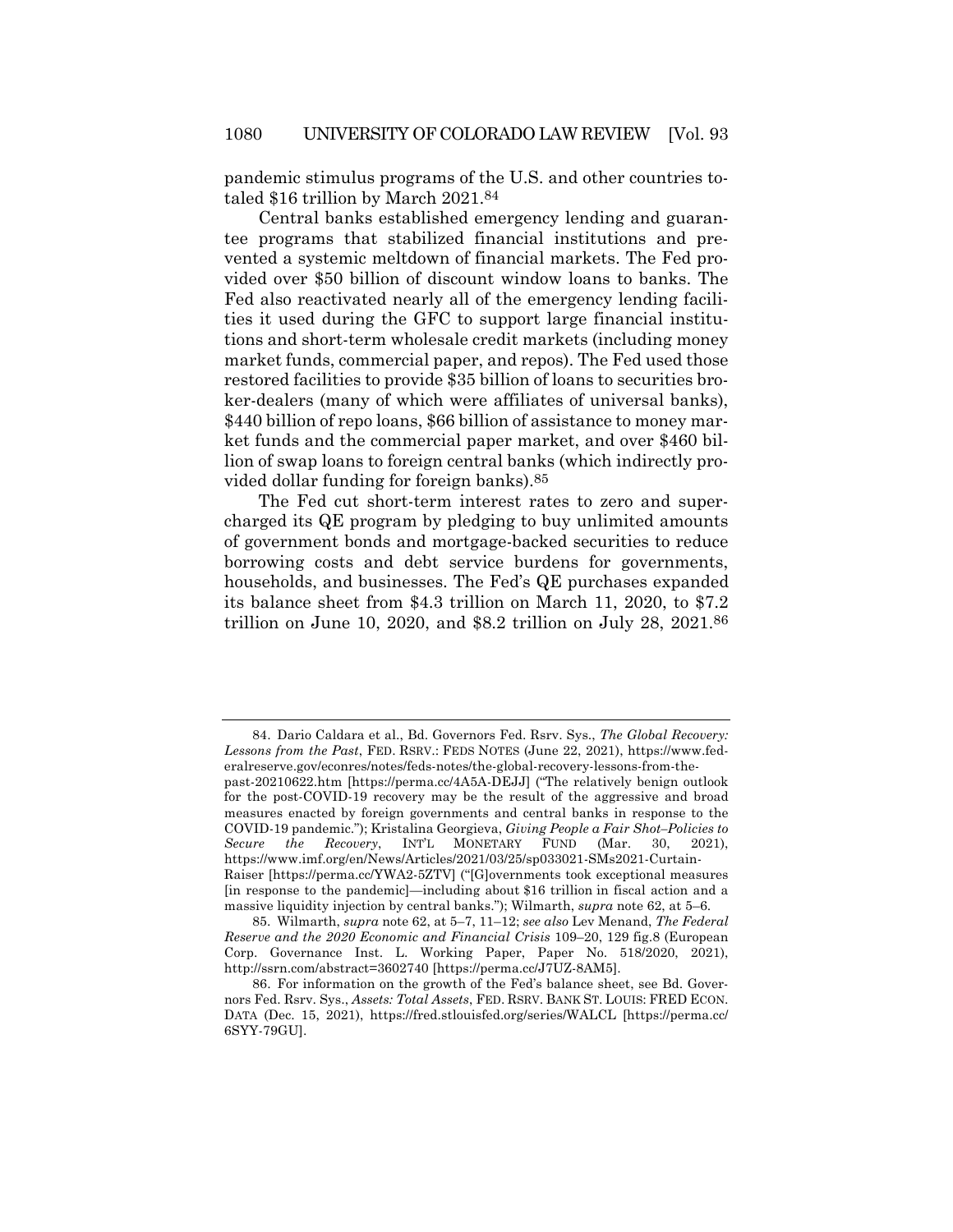The Fed also stabilized overseas dollar funding markets by opening swap lines with more than a dozen foreign central banks.87

Other leading central banks adopted similar ultra-low interest rate policies and aggressive QE programs. The balance sheets of the Fed, BoE, BoJ, and ECB expanded from \$15 trillion to \$25 trillion between January 2020 and June 2021.88 During the same period, central bank balance sheets as a percentage of their home country GDP increased from 19 percent to 34 percent for the Fed, 27 percent to 43 percent for the BoE, 38 percent to 61 percent for the ECB, and 104 percent to 131 percent for the BoJ.89

Congress, the Treasury, and the Fed created novel lending and bond-buying programs to support small, midsized, and big businesses. As a practical matter, the federal government avoided the need to rescue large financial institutions by bailing out their customers instead. The federal government's indirect rescue of major financial institutions (through bailouts of their customers) meant that the resilience of universal banks and shadow banks was never put to a real-world test in 2020.90

The Fed's Primary and Secondary Market Corporate Credit Facilities broke new ground by empowering the Fed to buy corporate bonds and bond ETFs (a step the Fed did not take during the GFC). The Fed pledged to buy up to \$750 billion of corporate bonds—a pledge that succeeded in reviving the corporate bond market.91 The Fed also provided a crucial lifeline to private equity firms and their troubled portfolio companies by expanding

<sup>87.</sup> Wilmarth, *supra* note **Error! Bookmark not defined.**, at 5, 11; *see also*  DENNIS KELLEHER ET AL., SHOULD FEDERAL RESERVE CHAIRMAN JAY POWELL BE REAPPOINTED? 5–6, 12–16 (Better Mkts., 2021).

<sup>88.</sup> Wilmarth, *supra* note 62, at 5.

<sup>89</sup>*. Id.*

<sup>90</sup>*. Id.* at 11–12; *see also* KELLEHER ET AL., *supra* note 87, at 5–6 ("[T]he unprecedented breadth and scope of Fed actions . . . starkly expos[ed] the continuing dangerous fragility of the financial system . . . . [T]he need for the Fed to bail out virtually every aspect of the financial system with trillions of dollars of support cannot be considered a sign of success of the financial regulatory framework and indeed highlighted the lack of resiliency of the financial and banking systems."); Rochelle Toplensky, *The Covid-19 Pandemic Hasn't Truly Tested Banks*, WALL ST. J. (July 13, 2021, 5:55 AM), https://www.wsj.com/articles/the-covid-19-pandemichasnt-truly-tested-banks-11626170102 [https://perma.cc/6CLD-PCMW] (stating that large banks "escaped bailouts [during the pandemic] primarily because their customers were bailed out instead").

<sup>91.</sup> Wilmarth, *supra* note 62**Error! Bookmark not defined.**, at 5–6, 11–13; *see also* Menand, *supra* note 85, at 103–04, 121–24, 128–30.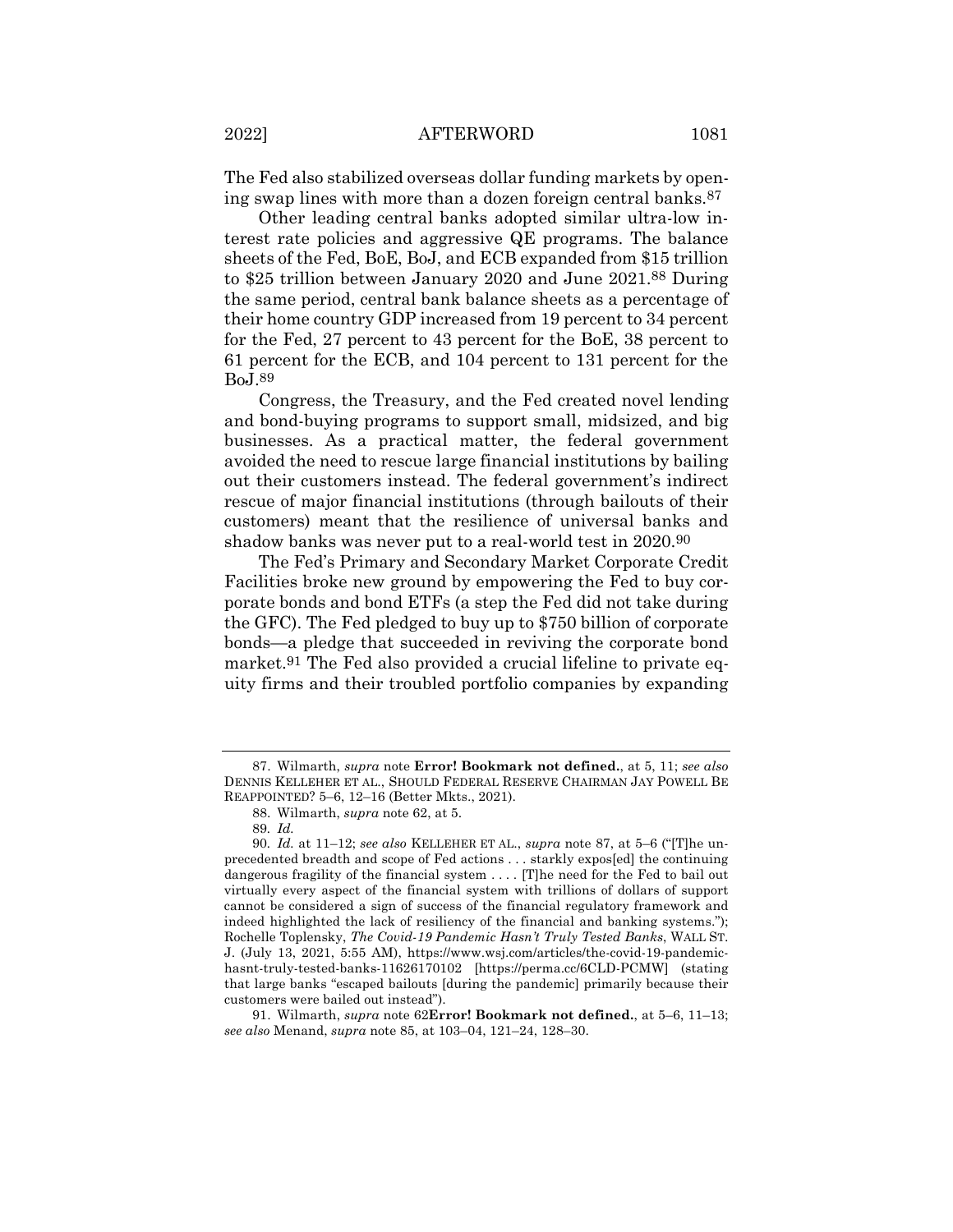its bond-buying program to include noninvestment-grade corporate bonds.92

The Fed's unprecedented support enabled U.S. companies to issue \$2.5 trillion of bonds in 2020, an all-time record. United States nonfinancial business debts rose by more than 9 percent during 2020 and reached a new peak of \$17.7 trillion.<sup>93</sup> With assured backing from the U.S. and other countries, corporations around the world issued \$5.35 trillion of bonds in 2020, another all-time record. Global nonfinancial corporate debts increased by over 12 percent during 2020 and reached \$85.2 trillion.94

The QE policies of central banks also supported massive government spending programs, which produced rapid growth in sovereign debt burdens. In December 2020, government debts in the U.S. and worldwide climbed to their highest levels since World War II as a percentage of U.S. and global GDP. Total U.S. private and public debts increased by 10 percent to \$82.7 trillion during 2020 and reached 385 percent of U.S. GDP—surpassing the old record of 366 percent established in 2007.95 Total worldwide private and public debts rose by more than 12 percent during 2020 and set a new record of \$290.6 trillion, equal to 359 percent of global GDP.96

## *C. Bailouts During the Global Financial Crisis and the Pandemic Crisis Have Trapped the World's Financial System and Economy in a "Global Doom Loop."*

The GFC and the pandemic crisis have shown that governments, central banks, universal banks, shadow banks, and wealthy investors are caught in a "global doom loop" of toxic mutual dependence.97 Governments and central banks adopted unprecedented measures during both crises to stabilize financial markets and rescue universal banks and large shadow banks. Central banks have implemented ultra-low interest rate policies and aggressive QE programs since 2008—an approach that has boosted asset prices and facilitated the rapid growth of private

<sup>92.</sup> Wilmarth, *supra* note 62**Error! Bookmark not defined.**, at 13; *see also*  KELLEHER ET AL., *supra* note 87, at 15–18, 20.

<sup>93.</sup> Wilmarth, *supra* note 62, at 5.

<sup>94</sup>*. Id.* at 5–6.

<sup>95</sup>*. Id.* at 6.

<sup>96</sup>*. Id.*

<sup>97</sup>*. Id.* at 13–14; *see also* WILMARTH, *supra* note 2, at 12–14, 325–27, 353–56 (describing the "global doom loop" and its causes).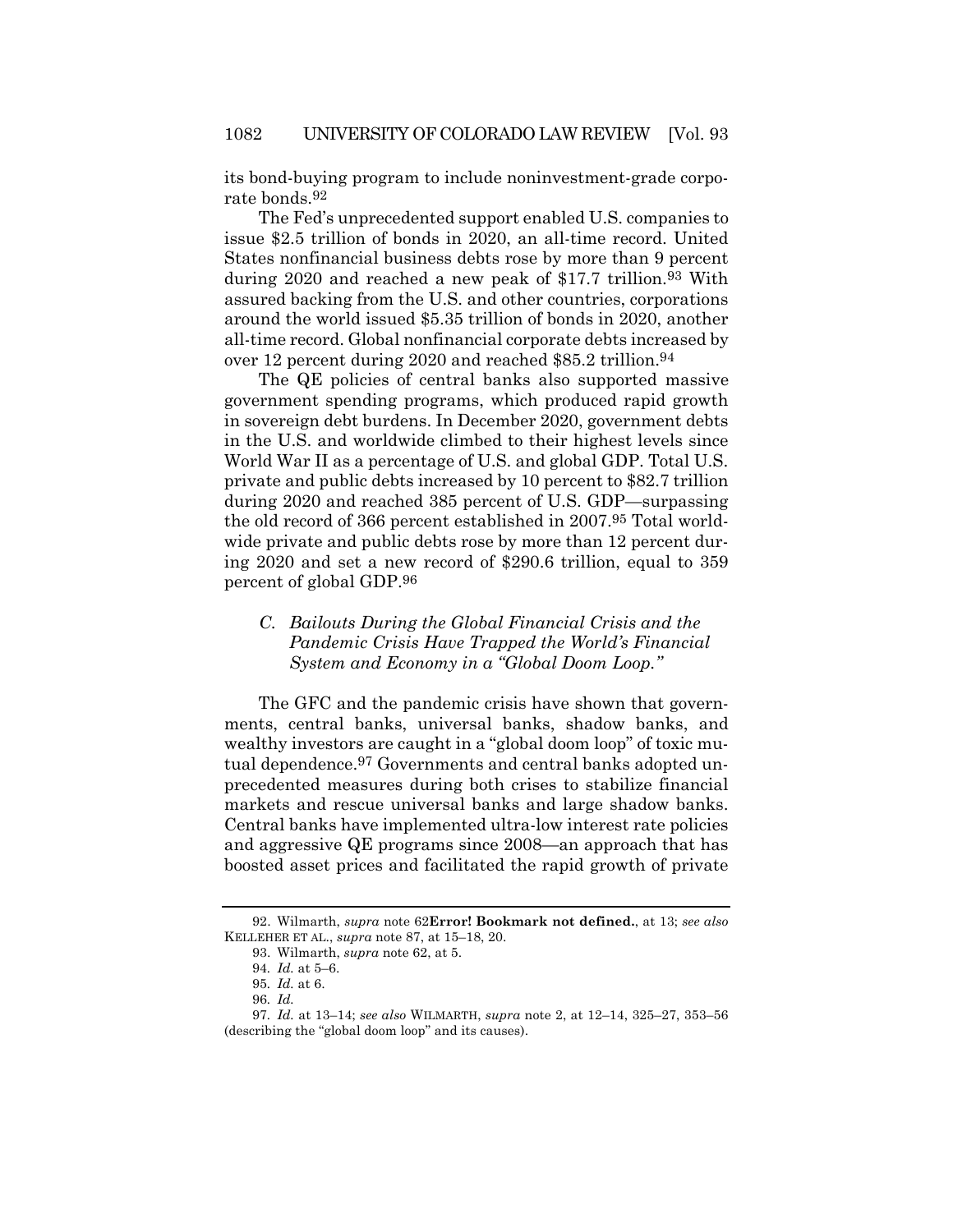and public debts. Universal banks and shadow banks are only too happy to underwrite the continued expansion of private and public debts, given the lucrative fees those institutions receive from arranging credit transactions. Wealthy investors keep "searching for yield" by purchasing higher-risk assets based on their assumption that governments and central banks will continue to intervene to prevent financial crises and preserve financial stability.98

For several reasons, the global doom loop poses unacceptable risks to the financial system, the broader economy, and society. First, ongoing QE programs indicate that central banks are monetizing the rapid growth of government debts. The BoE doubled the size of its balance sheet during the pandemic crisis by purchasing £450 billion of U.K. government bonds, and those purchases nearly matched the £486 billion of bonds issued by the U.K. Treasury during the crisis.<sup>99</sup> The Fed bought \$2.44 trillion of U.S. Treasury securities between March 2020 and March 2021, equal to half of the \$4.91 trillion increase in the federal government's total debt during that period. The Fed's bond-buying program increased its ownership of outstanding federal debt from 9.3 percent to 17.6 percent, making it the largest participant in the Treasury bond market.100

Second, the unconventional monetary policies of central banks since 2008 have increased wealth inequality and encouraged speculative risk-taking by financial institutions and investors. The ultra-low interest rate policies and QE programs of central banks (1) greatly reduce the returns received by consumers from bank deposits and other low-risk savings vehicles, (2) encourage market participants to buy more risky, higher-yielding investments, and (3) boost the market values of housing and other higher-risk assets, thereby producing disproportionate wealth gains for the richest households (which own the largest share of those assets).101 Bailouts of financial institutions and

<sup>98.</sup> Wilmarth, *supra* note 62, at 1, 13–14, 16–17 (discussing the perverse effects of the global doom loop).

<sup>99</sup>*. Id.* at 14–15.

<sup>100</sup>*. Id.* at 15; Christopher Leonard, *The Fed's Doomsday Prophet Has a Dire Warning About Where We're Headed*, POLITICO (Dec. 28, 2021, 4:30 AM), https://www.politico.com/news/magazine/2021/12/28/inflation-interest-rates-

thomas-hoenig-federal-reserve-526177 [https://perma.cc/7QW9-VCMG] ("The Fed has been encouraging government spending by purchasing billions of Treasury bonds each month while pumping new money into the banks.").

<sup>101.</sup> Wilmarth, *supra* note 62, at 15; *see also* KELLEHER ET AL., *supra* note 87, at 5, 15–22 (contending that the Fed's emergency measures during the pandemic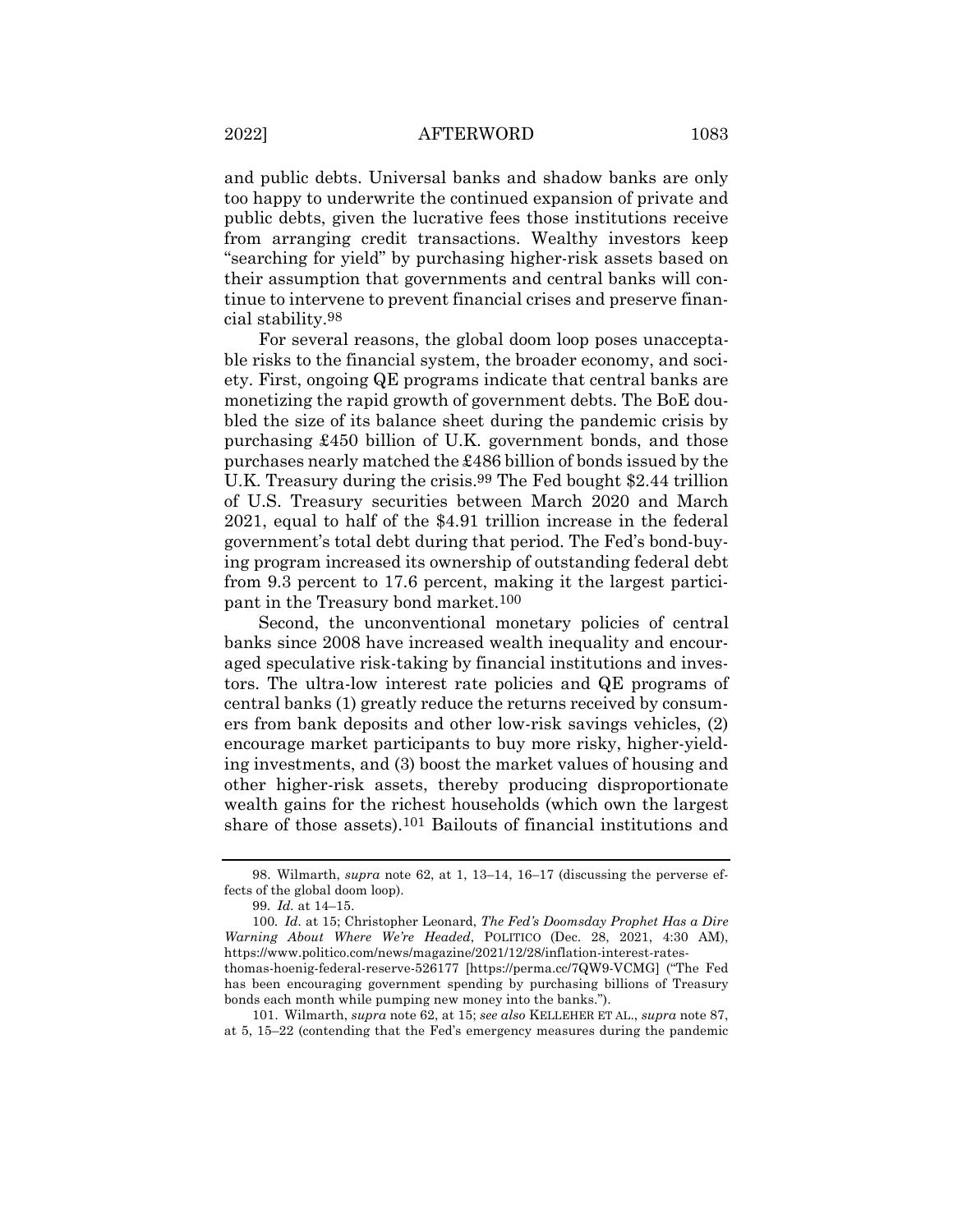financial markets during 2008 and 2020 have led market participants to believe that governments and central banks will continue to prevent serious financial disruptions and economic downturns, thereby intensifying the incentives and payoffs for high-risk, high-reward investment strategies.<sup>102</sup>

The total net worth of U.S. households increased by \$24.5 trillion between March 2020 and March 2021, supported by the federal government's bailouts and the Fed's accommodating monetary policies. Of those gains in net worth, \$18.8 trillion (77 percent) accrued to the richest 10 percent of households. In contrast, the bottom half of households ranked by wealth received only \$700 billion (less than 3 percent) of those gains.103 The S&P 500 and NASDAQ indexes doubled between March 2020 and August 2021, producing investment profits that primarily benefited affluent households. Additional quantitative evidence confirms that wealth inequality has risen substantially since 2008 and accelerated during the pandemic.104

Third, the extensive support provided by QE bond-buying programs for government spending during the pandemic has

102. Wilmarth, *supra* note 62, at 13–15; *see also* Martin Arnold, *ECB Executive Schnabel Warns That QE Is Inflating Asset Prices*, FIN. TIMES (Dec. 8, 2021), https://www.ft.com/content/6dd8e765-76e8-44c3-b6a6-d7cc114f3a67

[https://perma.cc/9WNS-MC3X] (contending that "the current set of monetary and fiscal policies in the developed world . . . encourage people to believe that risks are limited and that asset prices . . . will always and forever be protected by the government," thereby emboldening investors to "take on more risk").

103. Wilmarth, *supra* note 62, at 15; *see also* KELLEHER ET AL., *supra* note 87, at 20–22 (describing how increases in wealth during 2020–21 were distributed among U.S. households).

104. Wilmarth, *supra* note 62, at 15, 24–25 n.107; *see also* Leonard, *supra* note 100 (explaining that Thomas Hoenig opposed the Fed's QE policies because "[q]uantitative easing stoked asset prices, which primarily benefited the very rich. By making money so cheap and available, it also encouraged riskier lending and financial engineering tactics like debt-fueled stock buybacks and mergers, which did virtually nothing to improve the lot of millions of people who earned a living through their paychecks.").

crisis "ignited debt, equity and real estate market booms, while contributing to a substantial increase in what was already massive wealth inequality"); Leonard, *supra* note 100 (describing criticisms of the Fed's monetary policies since 2008 by Thomas Hoenig, a former senior Fed and FDIC official, who argues that the Fed's policies "deepen income inequality, stoke dangerous asset bubbles, and enrich the biggest banks over everyone else").

<sup>[</sup>https://perma.cc/VK7W-BM53] (reporting that Isabel Schnabel, the ECB executive in charge of market operations, warned that the ECB's QE bond-buying program was "inflating asset prices and creating risks of financial instability" by encouraging investors to engage in "excessive risk-taking"); Paul Singer, *Investors Piling on Risk Are Setting Themselves up for a Fall*, FIN. TIMES (Dec. 6, 2021), https://www.ft.com/content/32e000cf-c95a-4940-8985-f67ca6170ae8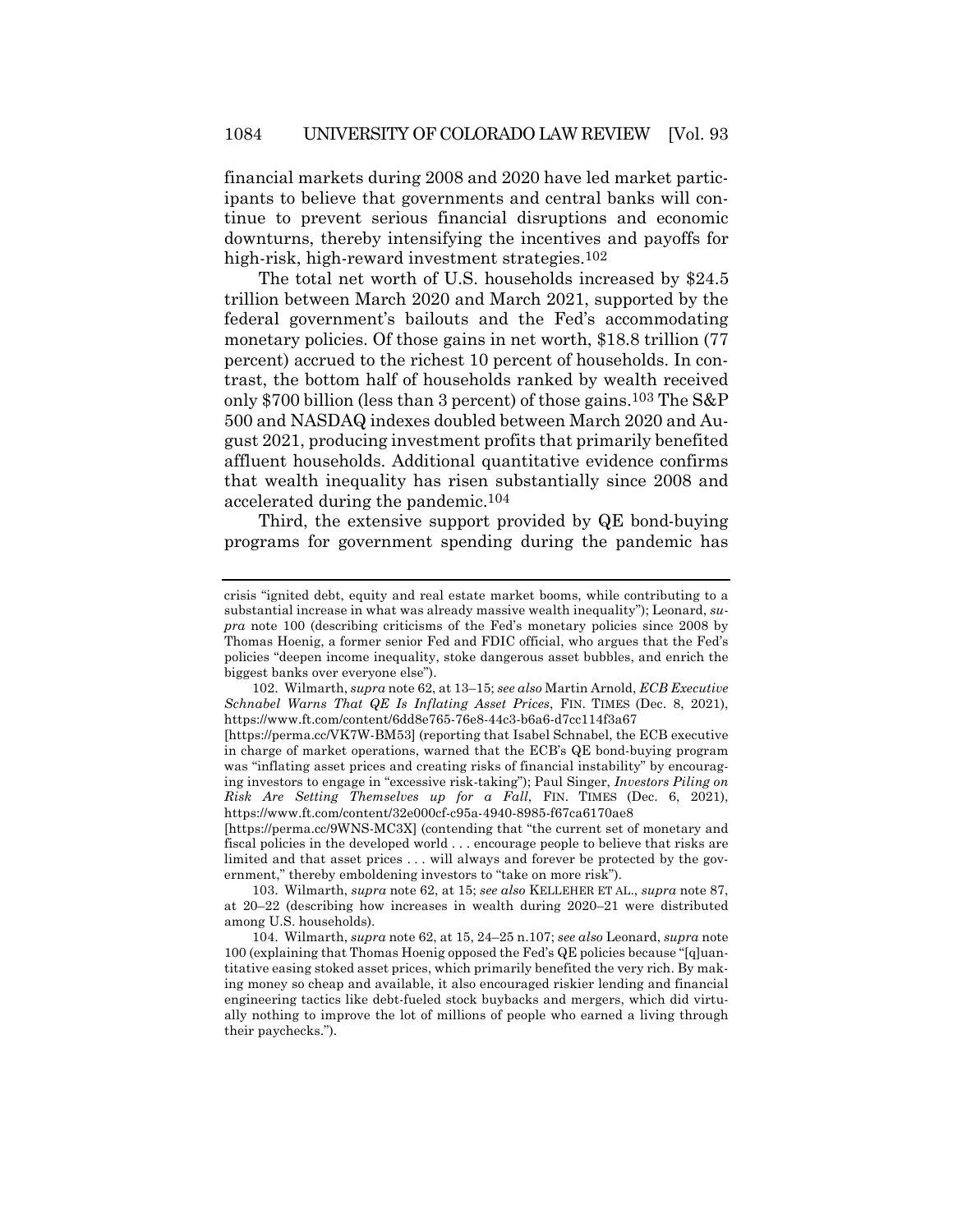entangled central banks in fiscal policy and reduced their political independence. By compromising the independence of central banks, QE policies have weakened their ability to control inflation. The Fed, the BoE, and other central banks lost much of their independence and credibility during the 1960s and 1970s when their easy-money policies facilitated massive government deficit spending and produced high inflation rates. During the summer and autumn of 2021, many analysts warned that (1) huge government deficits and extraordinary monetary stimulus by central banks were fueling higher inflation rates, and (2) political pressures on central banks undermined their ability to respond effectively to inflationary threats.<sup>105</sup> Growing concerns about higher inflation rates were supported by rapidly rising prices for a wide range of goods and services,106 as well as the lack of strong policy responses by leading central banks.<sup>107</sup>

<sup>105.</sup> Wilmarth, *supra* note 62, at 14, 16; *see also id.* at 25 nn.110 & 114 (citing expressions of concern by experts about political pressures that reduced the independence of central banks and weakened their ability to respond effectively to rising inflation rates); Patrick Jenkins, *The Dangers of Politicising 'Independent' Central Banks*, FIN. TIMES (Dec. 20, 2021), https://www.ft.com/content/f3e14f77-1d24- 4453-ad6b-1654eb0a7a76 [https://perma.cc/9T73-YXRS] ("[W]orries are growing that central banks will become increasingly instrumentalized by governments. A decade-plus of ultra-low interest rates has suited governments nicely, allowing debts to remain manageable even as they have spiraled. Some governments have explicitly pressured central banks towards even looser policies.").

<sup>106.</sup> Chris Giles, *Inflation: Is Now the Time to Get Worried?*, FIN. TIMES (Nov. 19, 2021), https://www.ft.com/content/570e9180-45fb-4157-9727-553c2471c309 [https://perma.cc/9Q7K-HESL] ("With inflation at multi-decade highs in the US, Germany, and other advanced economies, the subject has shot to the top of the economic agenda . . . . Central bankers are facing criticism that they have lost control."); Gwynn Guilford, *U.S. Inflation Hit a 39-Year High in November*, WALL ST. J. (Dec. 10, 2021, 12:43 PM), https://www.wsj.com/articles/us-inflation-consumerprice-index-november-2021-11639088867 [https://perma.cc/6RRU-M5D6] (reporting that the U.S. consumer price index rose by 6.8 percent during the prior year, "the fastest pace since 1982"); Leonard, *supra* note 100 ("Inflation is rising faster than the Fed believed it would even a few months ago, with higher prices for gas, goods and automobiles being fueled by the Fed's unprecedented money printing programs.").

<sup>107.</sup> Wilmarth, *supra* note 62, at 16; *see also* Mohamed El-Erian, *The Fed's Inflation Miscalculations Risk Hurting the Poor*, FIN. TIMES (Nov. 11, 2021), https://www.ft.com/content/8b3f9d33-974a-4b52-b237-e17e0283550a

<sup>[</sup>https://perma.cc/VL2T-XA74] (contending that "Fed hesitancy" to address "the inflation threat . . . risks making things worse by de-anchoring inflationary expectations due to the persistence of extremely loose monetary policy"); Stephen Roach, *The Sequencing Trap that Risks Stagflation 2.0*, FIN. TIMES (Oct. 13, 2021), https://www.ft.com/content/99eacd37-a2e0-4c74-b6de-99c1ca7caa70

<sup>[</sup>https://perma.cc/CJ9X-GWXA] (warning that "today's generation of central bankers is afflicted with the same sense of denial that proved problematic in the 1970s . . . [and] the risk of another monetary policy blunder cannot be taken lightly");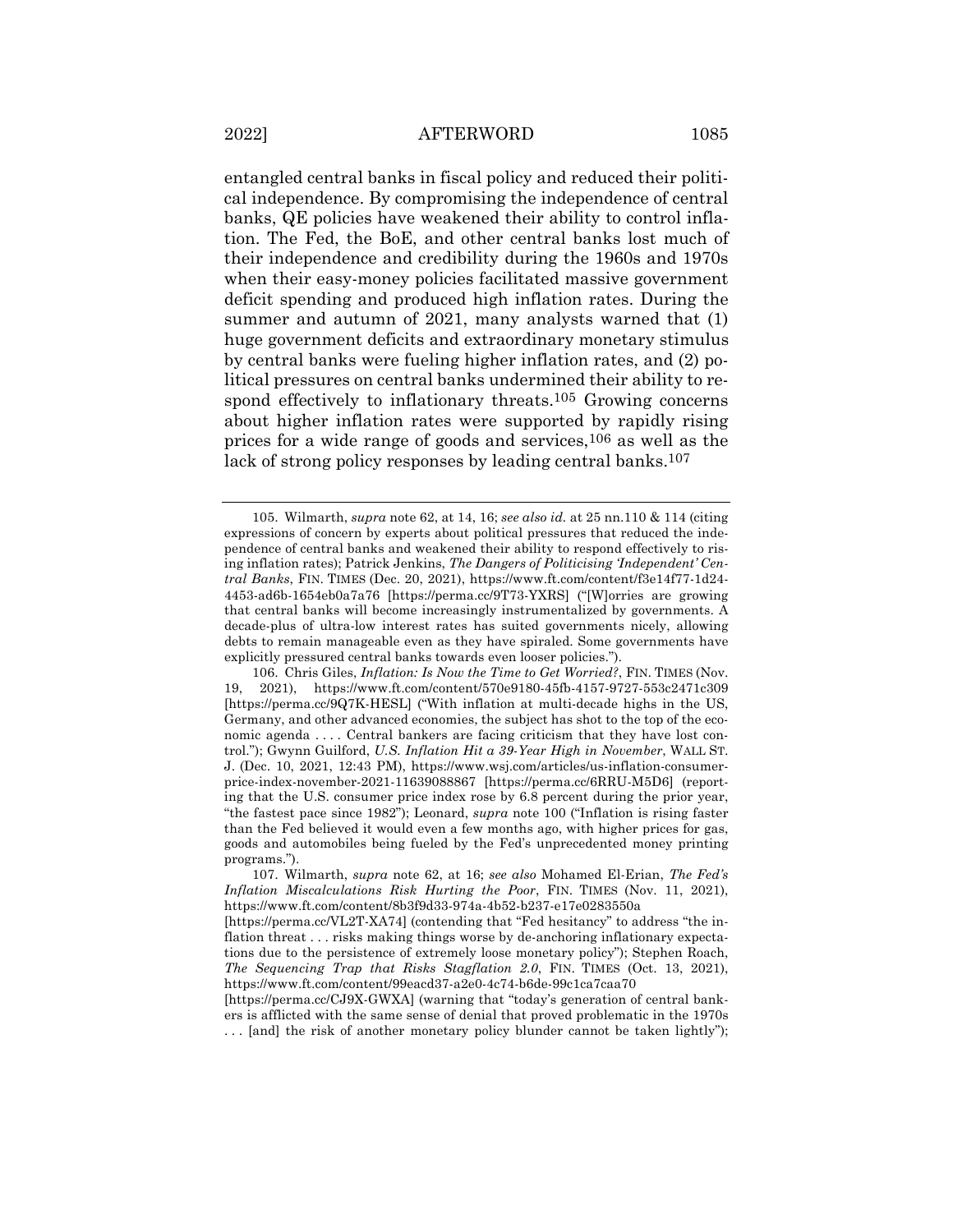The Fed finally responded to rising inflation in December 2021, when the Fed announced that it would end its QE bondbuying program during the first quarter of 2022 and begin to raise short-term interest rates shortly thereafter. The Fed recognized that it confronted "two opposite risks"—inflation could spiral out of control with relatively small interest rate increases, or the U.S. economy could fall into recession with more aggressive interest rate hikes.108 Most financial market participants expected that the Fed would approve modest rate increases totaling less than 2 percent. However, some analysts argued that the Fed needed to act more decisively to maintain control over inflation.109

Central banks should not forget painful lessons from past inflationary episodes, including the Great Inflation of the 1960s

Colby Smith & Eric Platt, *US Financial Conditions Remain Easy Even as Fed Pulls Back on Stimulus*, FIN. TIMES (Dec. 23, 2021), https://www.ft.com/content/2c73b1f4 b8c1-415b-8df0-237eff180cb0 [https://perma.cc/UJ9U-NG9H] ("US financial conditions are near the most accommodative on record, even as the Federal Reserve has begun stepping up its exit from coronavirus stimulus measures in a bid to battle elevated inflation.").

<sup>108.</sup> Nick Timiraos, *Fed Officials Project Three Interest Rate Increases in 2022 and Accelerate Stimulus Wind-Down*, WALL ST. J. (Dec. 15, 2021, 5:45 PM), https://www.wsj.com/articles/fed-officials-project-three-rate-rises-next-year-andaccelerate-wind-down-of-stimulus-11639594785 [https://perma.cc/2ZSW-WU2E]; *see also* Smith & Platt, *supra* note 107 (quoting investment professional Steve Kane) ("If inflation stays high, the Fed will have to go faster [in raising interest rates] . . . That's where financial conditions can tighten very quickly and you could really upset the apple cart.").

<sup>109.</sup> Robert Armstrong, *The Fed Still Thinks Inflation is Transitory*, FIN. TIMES (Dec. 16, 2021), https://www.ft.com/content/024e4598-61cf-4871-89dc-0626d71a8c96 [https://perma.cc/AZ5F-J3D3] (stating that the Federal Open Market Committee's statements during its meeting in December 2021 indicated the Fed's view that only "a very mild tightening of policy" is needed to "ensure that inflation is transitory;" thus, "[e]veryone, from Powell on down, is betting on transitory. If that bet is lost, it's going to be ugly."); Kate Duguid & Eric Platt, *Traders Bet Fed Will Not Raise Rates as Aggressively as Forecast*, FIN. TIMES (Dec. 17, 2021) (quoting investment professional Tom Graff), https://www.ft.com/content/b16f1969 c524-4aba-8560-730ab1ccd511 [https://perma.cc/3RCR-2S43] (reporting that "the market just doesn't believe that the Fed will ever get past 1.5 percent" of increases in short-term interest rates); Leonard, *supra* note 100 (contending that the Fed's unconventional monetary policies "created a money-printing quagmire that the central bank would not be able to escape without destabilizing the entire financial system," as sharp interest rate hikes would probably "cause stock and bond markets to fall, perhaps precipitously, or even cause a recession"); Smith & Platt, *supra* note 107 (stating that "short-term funding markets are pricing a relatively shallow [rate] hiking cycle" by the Fed, with total rate increases of about 1.5%, and warning that substantially higher interest rate hikes "could send waves through credit and equity markets"); Timiraos, *supra* note 108 (describing the risk of a "wage-price spiral" if "inflation stays higher" despite the Fed's expected rate increases).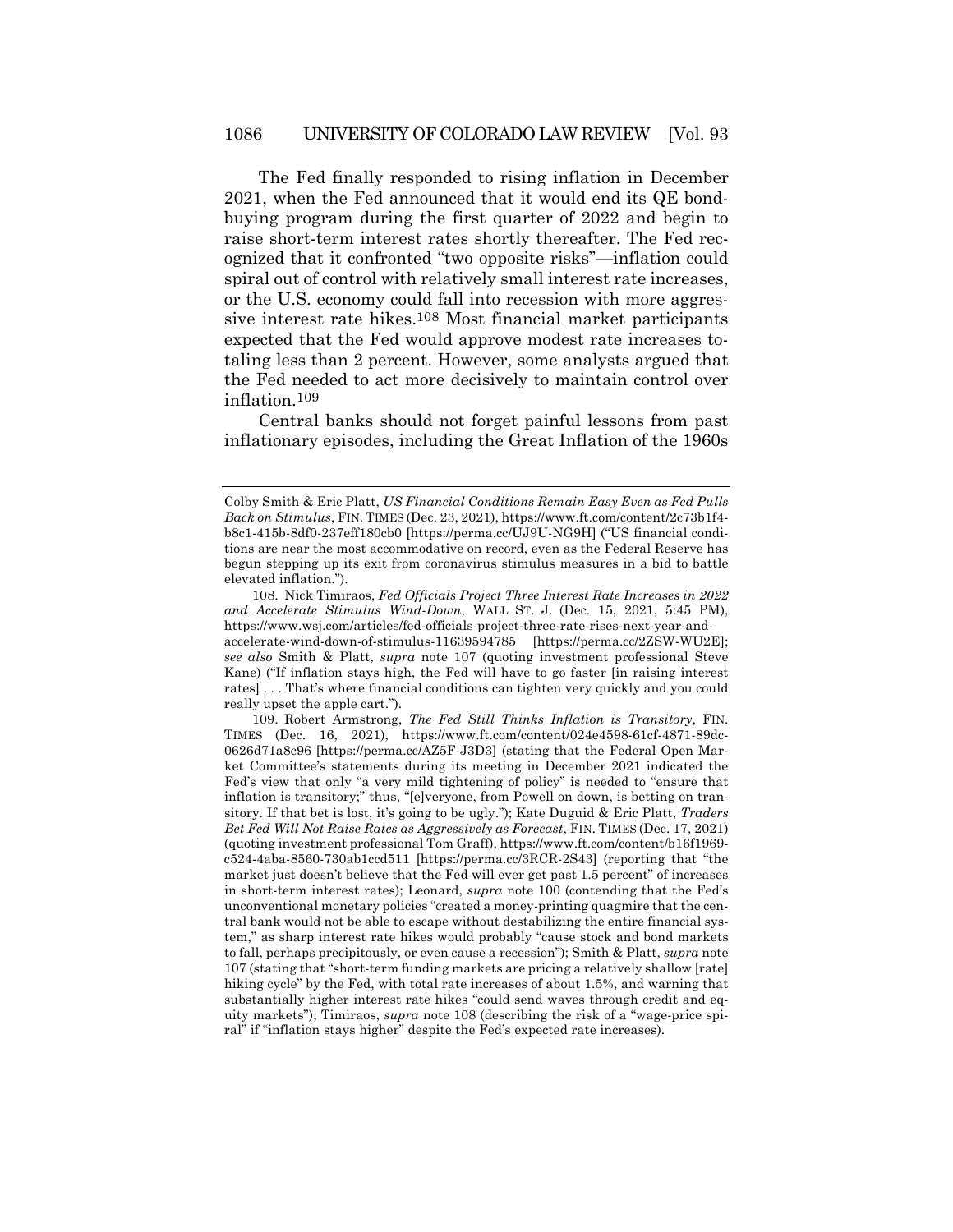and 1970s. Periods of high inflation frequently cause severe recessions with large losses of employment and household wealth. Such episodes worsen social inequality because their adverse effects are felt most strongly by ordinary wage earners and lowerand middle-income households.110

Probably the greatest risk of the global doom loop is that its continued support for the escalation of private and public debts will trigger a systemic debt crisis comparable to 2008 and 2020, but with an even worse result. For example, outstanding U.S. nonfinancial corporate debt reached a record amount of \$11.4 trillion in September 2021, nearly twice its level in 2007.111 The most risky segments of the U.S. corporate debt market—highyield (junk) bonds and leveraged corporate loans—set a combined all-time record of \$3 trillion in June 2021, more than double their combined size in 2007.112 A third of the leveraged loans sold to investors in 2021 were issued by companies with total debts greater than six times their earnings, a level that exceeded the maximum limit recommended by federal banking agencies.113

Another risky sector of the U.S. corporate debt market—corporate bonds rated "BBB" (the lowest investment-grade rating)—quadrupled in size from \$750 billion to \$3 trillion between

<sup>110.</sup> Leonard, *supra* note 100; 2 ALLAN H. MELTZER, A HISTORY OF THE FEDERAL RESERVE, BOOK 1, 1951–1969, ch. 4 (2010); 2 ALLAN H. MELTZER, A HISTORY OF THE FEDERAL RESERVE, VOLUME 2, BOOK 2, chs. 5–7 (2010); Wilmarth, *supra* note 62, at 16, 25 nn.113, 115; *see also* El-Erian, *supra* note 107 ("Inflation will continue to hit low-income households particularly hard. Already, surging food and petrol prices are taking big chunks out from household budgets.").

<sup>111</sup>*. Nonfinancial Corporate Business: Debt Securities and Loans*, FED. RSRV. BANK ST. LOUIS: FRED ECON. DATA (Dec. 9, 2021), https://fred.stlouisfed.org/series/BCNSDODNS [https://perma.cc/LVM9-8LG8] (showing that U.S. nonfinancial corporate debt expanded from \$6.2 trillion in the third quarter of 2007 to \$11.4 trillion in the third quarter of 2021); Eric Platt, *Alarm Bells Are Ringing Unheeded in a World Yearning for Optimism*, FIN. TIMES (Sept. 18, 2021), https://www.ft.com/content/1cba68a5-b776-4dcd-9499-14c11638dbba [https://perma.cc/C3GC-SG6Y].

<sup>112.</sup> Mayra Rodriguez Valladares, *The U.S. Leveraged Finance Market Is at a Record \$3 Trillion*, FORBES (Aug. 10, 2021), https://www.forbes.com/sites/mayrarodriguezvalladares/2021/08/10/the-us-leveraged-finance-market-is-at-a-record-3 trillion/?sh=7ba4c6777880 [https://perma.cc/D9H2-WTFQ]; *see also* Eric Platt et al., *Companies Raise Over \$12tn in 'Blockbuster' Year for Global Capital Markets*, FIN. TIMES (Dec. 28, 2021), https://www.ft.com/content/c656c3da-f5db-41f4-942b-1ed6de9c2d60 [https://perma.cc/5XNG-XS39] (reporting that \$1.26 trillion of junk bonds and leveraged loans were issued globally in 2021).

<sup>113.</sup> Joe Rennison, *US Borrowers Breach Loan Limit Guidance at Record Pace*, FIN. TIMES (Dec. 16, 2021), https://www.ft.com/content/67b625e7-87ab-478e-aca1- 995f150e6b9c [https://perma.cc/GQ6U-36FF].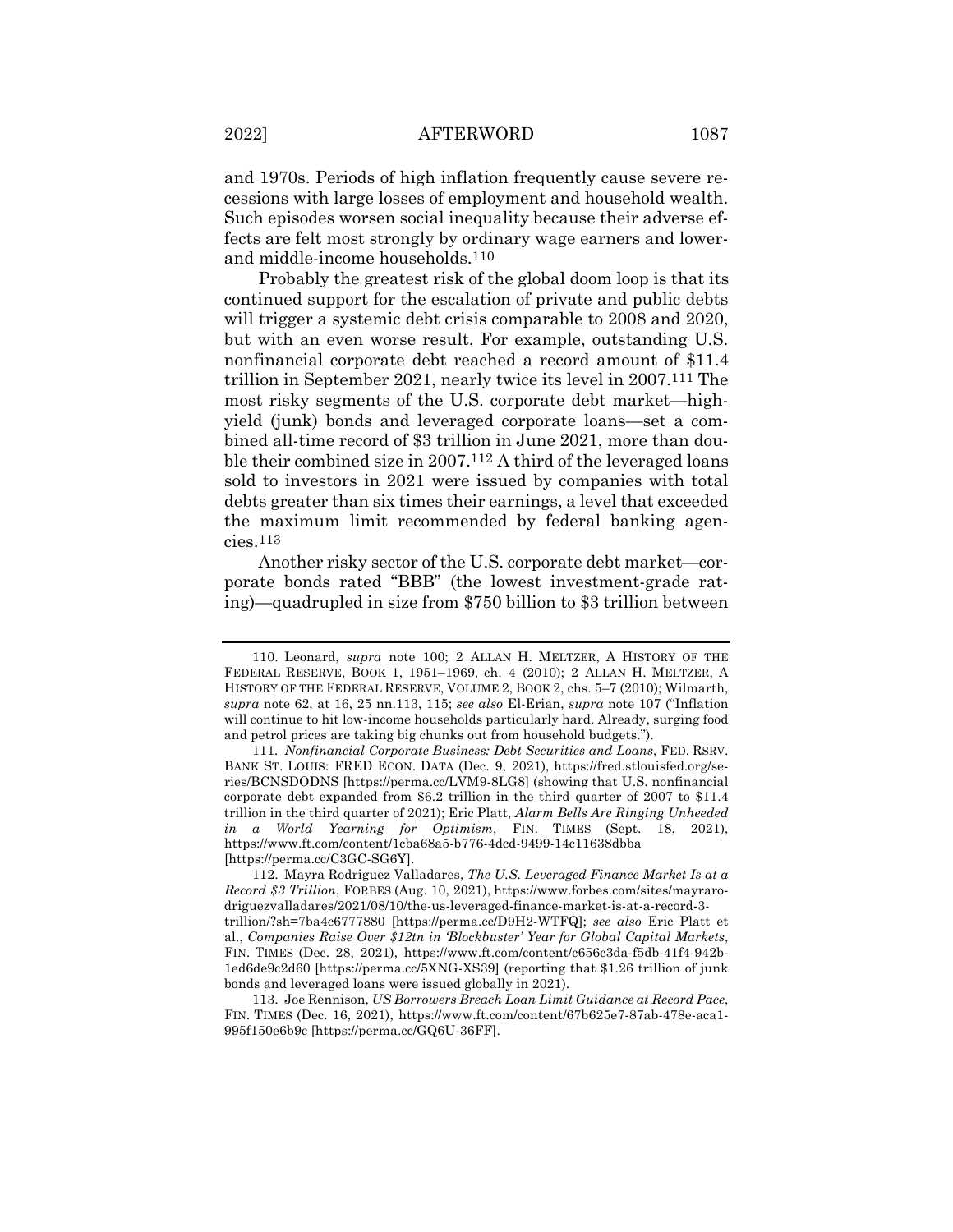2007 and 2021.114 The \$6 trillion of outstanding U.S. junk bonds, leveraged loans, and BBB-rated corporate bonds in 2021 were more than twice the size of the U.S. nonprime mortgage market in 2007.115 The reckless underwriting of so many hazardous corporate debts might well have planted "the seeds of the next crisis."116

As was true when the pandemic crisis began in early 2020, any significant downturn in the U.S. economy would expose tens of thousands of heavily indebted businesses to default and bankruptcy.117 Is it likely that Congress, the Treasury, and the Fed could finance another massive rescue operation for the corporate debt market, similar to the comprehensive bailout they arranged in 2020, without triggering a global crisis of confidence in the federal government's ability to service its debts and control inflation? As shown in the next Section, many other nations would face similar challenges if a major financial or economic crisis occurs in the near future.118

<sup>114.</sup> Robert Armstrong & Robin Wigglesworth, *Triple-B Movie: 'Big Short' Star Fears for Debt-Laden Companies*, FIN. TIMES (Jan. 7, 2019), https://www.ft.com/content/4cdf8792-056f-11e9-9d01-cd4d49afbbe3

<sup>[</sup>https://perma.cc/UT84-VCRY] (providing a figure for 2007); Samuel Lopez Briceno, *BBB-Rated Debt is Proving Surprisingly Resistant to Covid-19*, VANGUARD EUROPE (Apr. 1, 2021), https://www.vanguardeurope.com/portal/site/institutional/nl/en/articles/research-and-commentary/markets-economy/bbb-rated-debt-covid-19 [https://perma.cc/6UXR-DYGR] (providing a figure for 2021).

<sup>115</sup>*. See supra* notes 112–114 (providing figures for U.S. junk bonds, leveraged loans, and BBB-rated corporate bonds in 2021); WILMARTH, *supra* note 2, at 249 (stating that the U.S. nonprime mortgage market reached a peak size of \$2.7 trillion in 2007).

<sup>116.</sup> Platt et al., *supra* note 112 (describing the dangers posed by rising volumes of junk bonds and leveraged loans); *see also* Armstrong & Wigglesworth, *supra* note 114 (warning that the rapid growth of BBB-rated corporate debt was a "menace to the financial system").

<sup>117.</sup> Platt et al., *supra* note 112; Wilmarth, *supra* note 62, at 2–6, 11–14.

<sup>118.</sup> Singer, *supra* note 102 ("[T]he ability of governments to protect asset prices from another downturn has never been more constrained. The global \$30tn pile of stocks and bonds that have been purchased by central banks in order to drive up their prices has created a gigantic overhang. With inflation rising, policymakers are reaching the limits of their ability to support asset prices in a future downturn without exacerbating inflationary pressures.").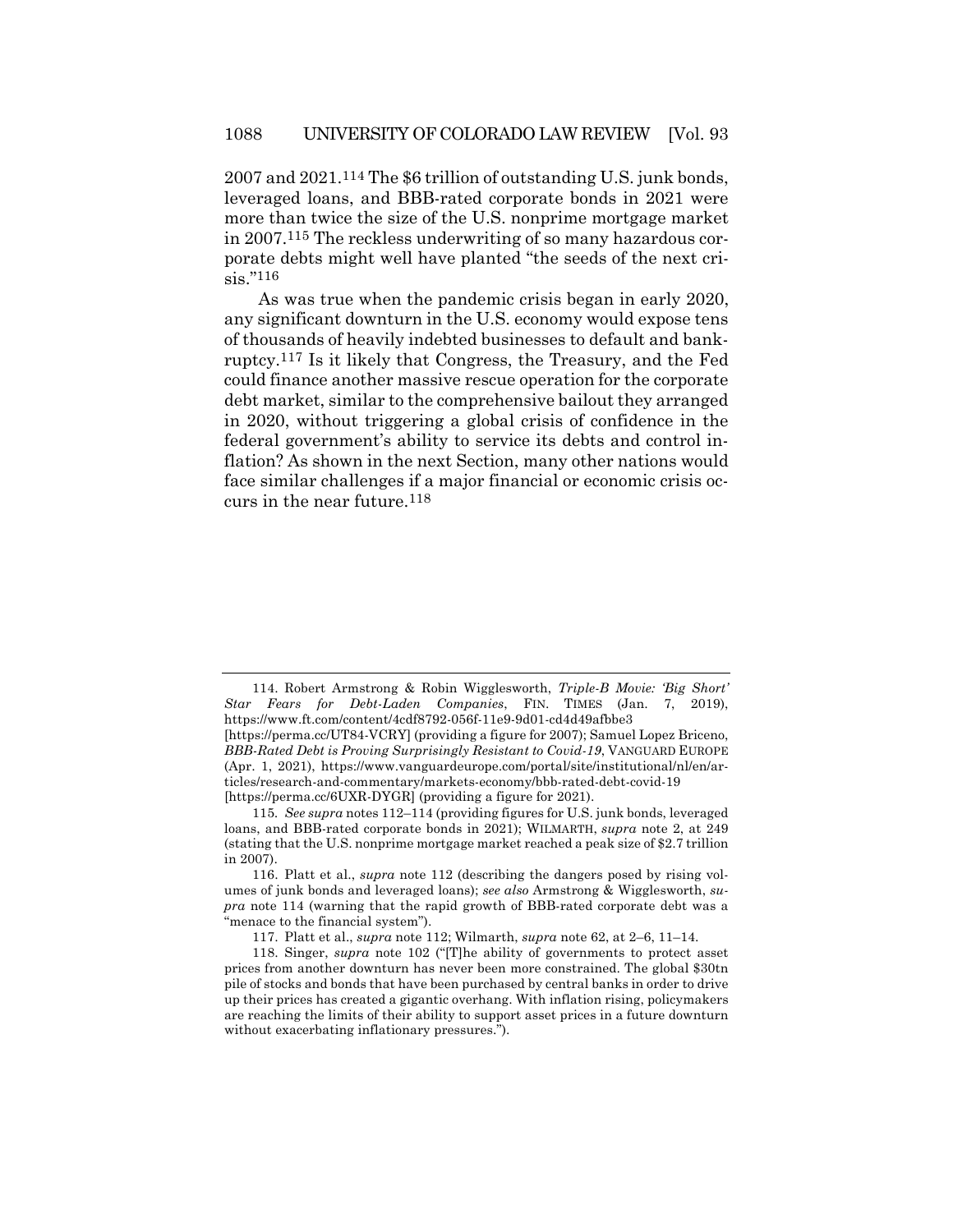## *D. The Massive Debt Loads Accumulated by the U.S. and Other Nations Are Likely to Cause Future Sovereign Debt Crises.*

The federal government and many other governments assumed huge debt burdens to prevent the GFC and the pandemic crisis from triggering a second Great Depression.119 Those enormous debt overhangs are likely to cause severe sovereign debt problems when the next systemic financial or economic crisis occurs. As shown by Europe's experiences during the Great Depression and after the GFC, heavily indebted governments could lose their credibility in sovereign debt markets and forfeit their ability to borrow sufficient funds to stabilize their financial systems and economies. Under those circumstances, a private-sector financial or economic emergency would likely become a sovereign debt crisis, and governments would have to choose between defaulting on their debts explicitly (through a debt repudiation, moratorium, or restructuring) or implicitly (through a currency devaluation or rapid inflation). More than a dozen European countries defaulted on their sovereign debts during the Great Depression, and the Eurozone narrowly avoided a similar series of sovereign defaults after the GFC.120

The U.S. government's debt burden has grown rapidly during the past fourteen years, due in large part to the huge costs that federal agencies incurred in dealing with the economic and social fallout of the GFC and the pandemic crisis. Total federal debt rose from \$9 trillion in June 2007 to \$16.8 trillion in June 2013, \$22 trillion in June 2019, and \$28.5 trillion in June 2021.121 The ratio of federal government debt to U.S. GDP increased from 62 percent in June 2007 to 101 percent in June

<sup>119</sup>*. See* Sections II.A and II.B, *supra*.

<sup>120.</sup> ADAM TOOZE, CRASHED: HOW A DECADE OF FINANCIAL CRISES CHANGED THE WORLD 116–421 (2018); Carmen M. Reinhart & Christopher Trebesch, *A Distant Mirror of Debt, Default, and Relief* (Nat'l Bureau Econ. Rsch. Working Paper 20577, Oct. 2014), https://www.nber.org/papers/w20577 [https://perma.cc/2CZK-PUE6]; WILMARTH, *supra* note 2, at 97–103, 295–98; Wilmarth, *supra* note 62, at 16, 25–26, 26 n.116; *see also* Viral Acharya et al., *Lender of Last Resort, Buyer of Last Resort, and Fear of Fire Sales in the Sovereign Bond Market*, 30 FIN. MKTS., INSTS. & INSTRUMENTS 87 (2021) (describing how the ECB ended the Eurozone's sovereign debt crisis by assuming the role of "buyer of last resort" for bonds issued by higher-risk Eurozone countries).

<sup>121</sup>*. Federal Debt: Total Public Debt*, FED. RSRV. BANK ST. LOUIS: FRED ECON. DATA, https://fred.stlouisfed.org/series/GFDEBTN [https://perma.cc/2JYK-CTJF] (Dec. 2, 2021).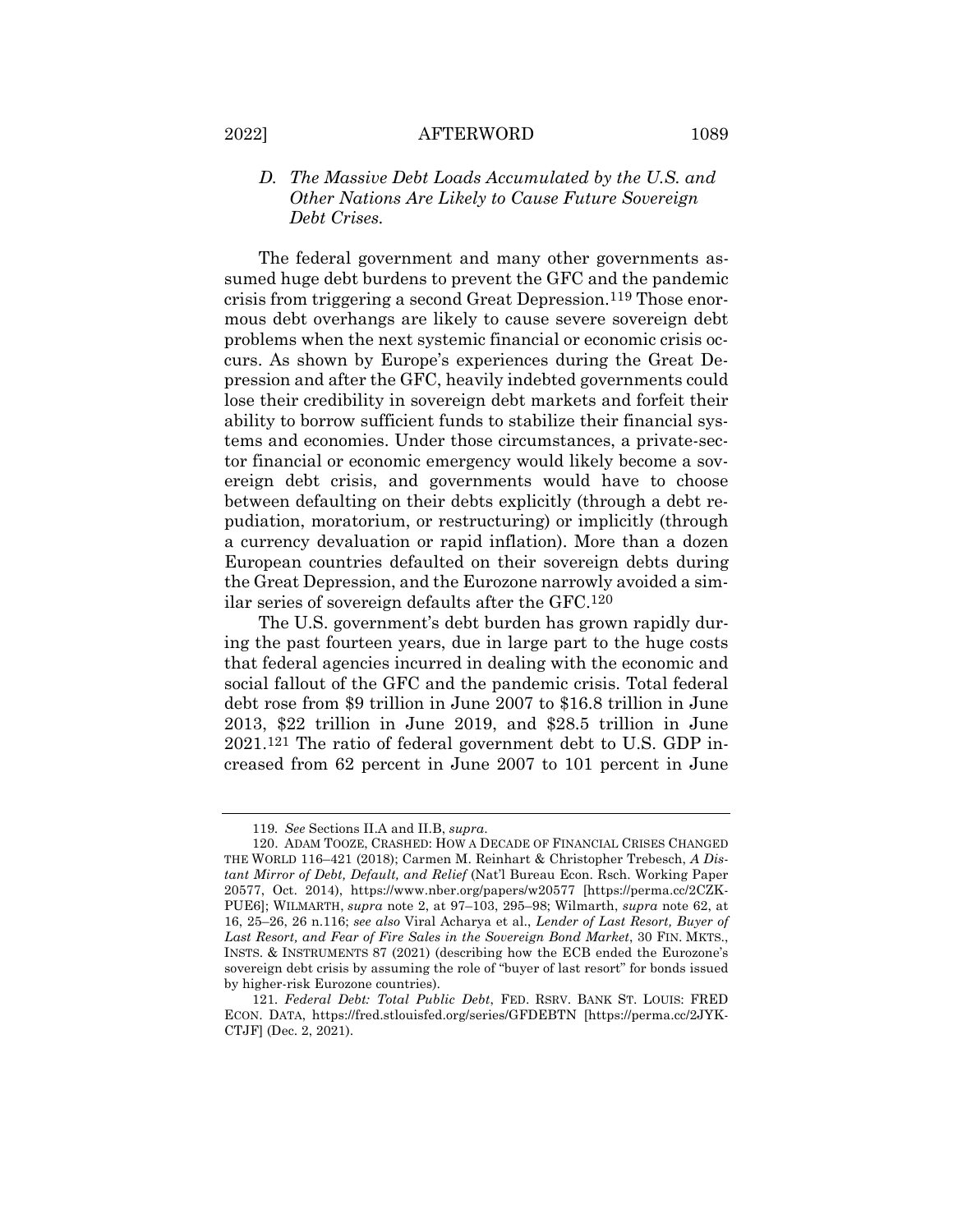2013, 103 percent in June 2019, and 125 percent in June 2021.122

The rapid escalation of the federal government's debt load has increased the danger that other nations and global investors could lose confidence in U.S. Treasury bonds and the U.S. dollar. In March 2021, the Congressional Budget Office warned that projected future increases in the federal government's debt would

increase the risk of a fiscal crisis—that is, a situation in which investors lose confidence in the U.S. government's ability to service and repay its debt, causing interest rates to increase abruptly, inflation to spiral upward, or other disruptions, . . . such as . . . an erosion of confidence in the U.S. dollar as an international reserve currency, and more difficulty in financing public and private activity in international markets.123

Many other countries are also facing potential sovereign debt crises.124 Between 2007 and 2021, the ratio of government debt to domestic GDP increased from 66 percent to 98 percent for the Eurozone, 40 percent to 104 percent for the U.K., and 175 percent to 266 percent for Japan.125 A large group of developing nations are struggling with severe debt problems after they borrowed heavily to finance their fiscal responses to the pandemic.126 The number of countries with total public and private

126. Ruchir Sharma, *The Pandemic Stimulus Has Backfired in Emerging Markets*, FIN. TIMES (Oct. 25, 2021), https://www.ft.com/content/37e8e350-71a7-

<sup>122</sup>*. Federal Debt: Total Public Debt as a Percent of Gross Domestic Product,* FED. RSRV. BANK ST. LOUIS: FRED ECON. DATA (Dec. 22, 2021), https://fred.stlouisfed.org/series/GFDEGDQ188S [https://perma.cc/3W46-QST3].

<sup>123.</sup> CONGR. BUDGET OFF., THE 2021 LONG-TERM BUDGET OUTLOOK 5–13 (Mar. 2021), https://www.cbo.gov/system/files/2021-03/56977-LTBO-2021.pdf [https://perma.cc/TW56-4VEU].

<sup>124.</sup> Ruchir Sharma, *There Is No Easy Escape From The Global Debt Trap*, FIN. TIMES (Nov. 22, 2021), https://www.ft.com/content/c9e0c2c1-55af-4258-9c92- 92faa111f41e [https://perma.cc/7VEG-AAAN].

<sup>125.</sup> Trading Economics, *Euro Area Government Debt to GDP*, TRADING ECON., https://tradingeconomics.com/euro-area/government-debt-to-gdp

<sup>[</sup>https://perma.cc/RP8H-EJEZ] (showing ratio at the end of 2020); Fraser Munro, *UK Government Debt and Deficit: June 2021*, U.K. OFF. FOR NAT'L STAT. (Oct. 27, 2021), https://www.ons.gov.uk/economy/governmentpublicsectorandtaxes/publicspending/bulletins/ukgovernmentdebtanddeficitforeurostatmaast/june2021

<sup>[</sup>https://perma.cc/W3UJ-SMDH]; *Japan General Government Gross Debt to GDP*, TRADING ECON., https://tradingeconomics.com/japan/government-debt-to-gdp [https://perma.cc/VSJ6-3UDM] (showing ratio at the end of 2020).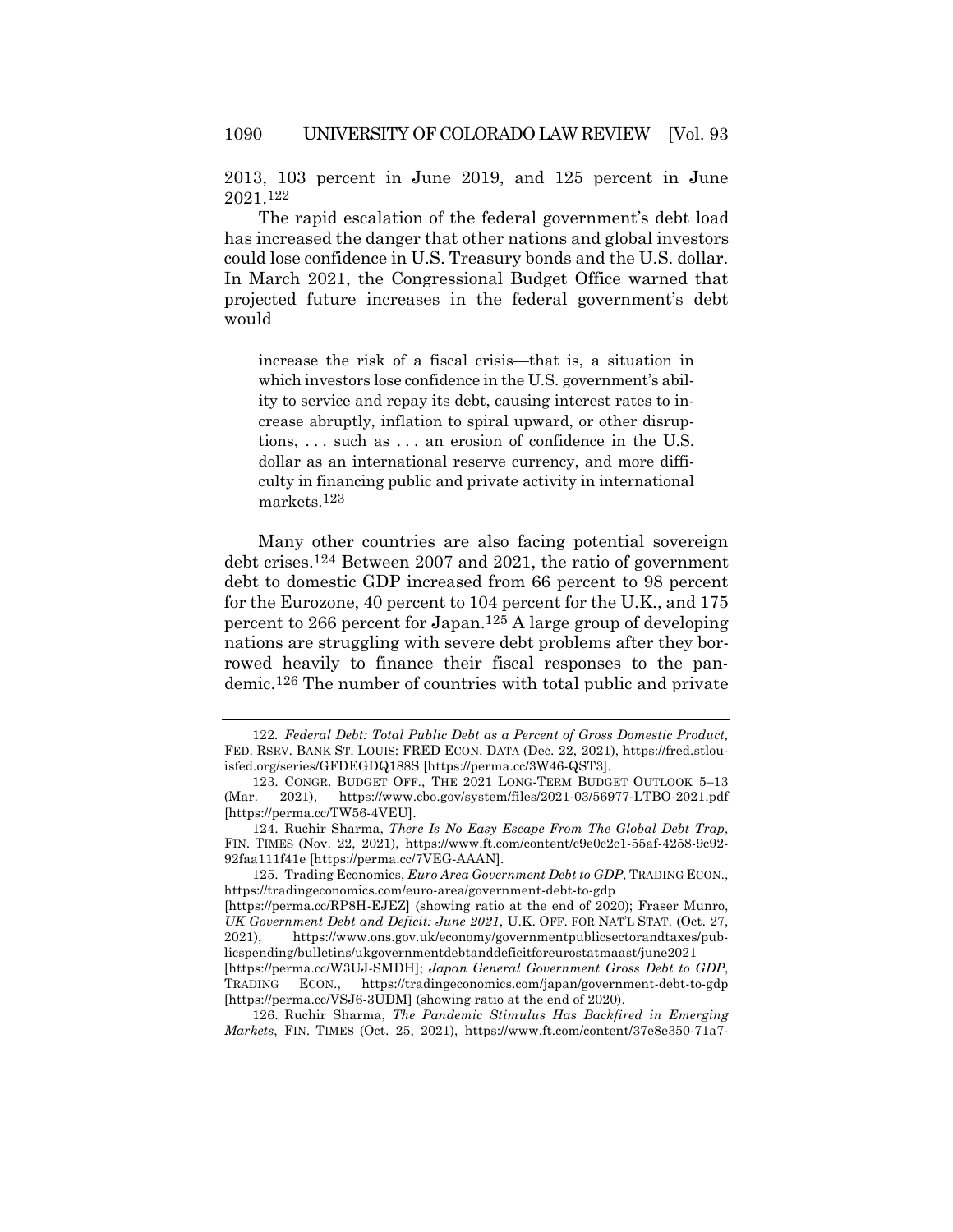debts exceeding 300 percent of GDP has increased from none in the mid-1990s to twenty-five in 2021, including the U.S. and China.127

China's worsening debt problems pose a significant potential threat to global economic stability. China's private and public sectors have borrowed huge sums during the past two decades to finance massive investments in fixed assets, including real estate developments, industrial facilities, and infrastructure projects. China's total private and public debts increased from 145 percent to 310 percent of China's GDP between 2000 and 2021.128 Investments in fixed assets generated 40 percent of China's economic growth between 2012 and 2019, but those investments have not created any net productivity gains after 2014.129 During 2021, several deeply indebted Chinese real estate and industrial firms either defaulted on scheduled debt payments or faced a strong likelihood of future defaults.130

127. Ruchir Sharma, *Ten Economic Trends that Could Define 2022*, FIN. TIMES (Jan. 3, 2022), https://www.ft.com/content/432d78ee-6163-402e-8950-d961b4b 1312b [https://perma.cc/Y76R-RXLF] (highlighting the "debt trap" faced by many nations); *see also* Sharma, *supra* note 126.

128. Greg Ip, *Evergrande's Struggles Reflect China's Efforts to Rein in Multiyear Debt Boom*, WALL ST. J. (Sept. 22, 2021, 10:12 AM), https://www.wsj.com/articles/evergrandes-struggles-reflect-chinas-efforts-to-rein-in-multiyear-debt-boom-11632319200?page=1 [https://perma.cc/43ZS-EHXV].

130. William Langley & Thomas Hale, *Modern Land Becomes Latest Chinese Developer to Miss a Bond Payment*, FIN. TIMES (Oct. 26, 2021), https://www.ft.com/content/5248fe9d-c7e2-46dc-964a-7b8307183e6b

[https://perma.cc/9AZQ-RQ3W]; Quentin Webb & Anniek Bao, *China Evergrande Requests Help from Government as Debt Crunch Looms*, WALL ST. J. (Dec. 3, 2021, 11:24 AM), https://www.wsj.com/articles/china-evergrande-requests-help-from-

<sup>4</sup>c00-a4de-a5a6ba776bfb [https://perma.cc/TYD9-R9DU] (explaining that emerging economies that were "big spenders" on fiscal stimulus programs during the COVID-19 pandemic have encountered "more trouble, in the form of higher deficits and debt, which will leave them with less ammunition to fight the next battle"); *see also*  Jonathan Wheatley, *UN Chief Warns of Coming Debt Crisis for Developing World*, FIN. TIMES (Mar. 29, 2021), https://www.ft.com/content/abcd97d3-fb65-47e5-973a-598514f1fd5a [https://perma.cc/99KE-WNG6]; Jonathan Wheatley, *Feeble Growth and Chunky Debt Piles Hold Back Emerging Economies*, FIN. TIMES (Mar. 15, 2021), https://www.ft.com/content/b9164299-5a57-4548-9204-370316f47814 [https://perma.cc/UMH4-HB5F].

<sup>129</sup>*. Id.*; James Kynge & Sun Yu, *Evergrande and the End of China's 'Build, Build, Build' Model*, FIN. TIMES (Sept. 21, 2021), https://www.ft.com/content/ea1b79bf-cbe3-41d9-91da-0a1ba692309f [https://perma.cc/B6S2-7Q9Z]; Martin Wolf, *The Economic Threats from China's Real Estate Bubble*, FIN. TIMES (Oct. 5, 2021), https://www.ft.com/content/1abd9d4b-8d94-4797-bdd7-bee0f960746a [https://perma.cc/B5S3-P3H5].

<sup>[</sup>https://perma.cc/9YCS-7VUJ]; Andy Lin & Thomas Hale, *Chinese Developers Hit by Record Rating Downgrades After Evergrande Crisis*, FIN. TIMES (Dec. 22, 2021), https://www.ft.com/content/6b96ecba-1534-4b94-b0b1-b18de668f938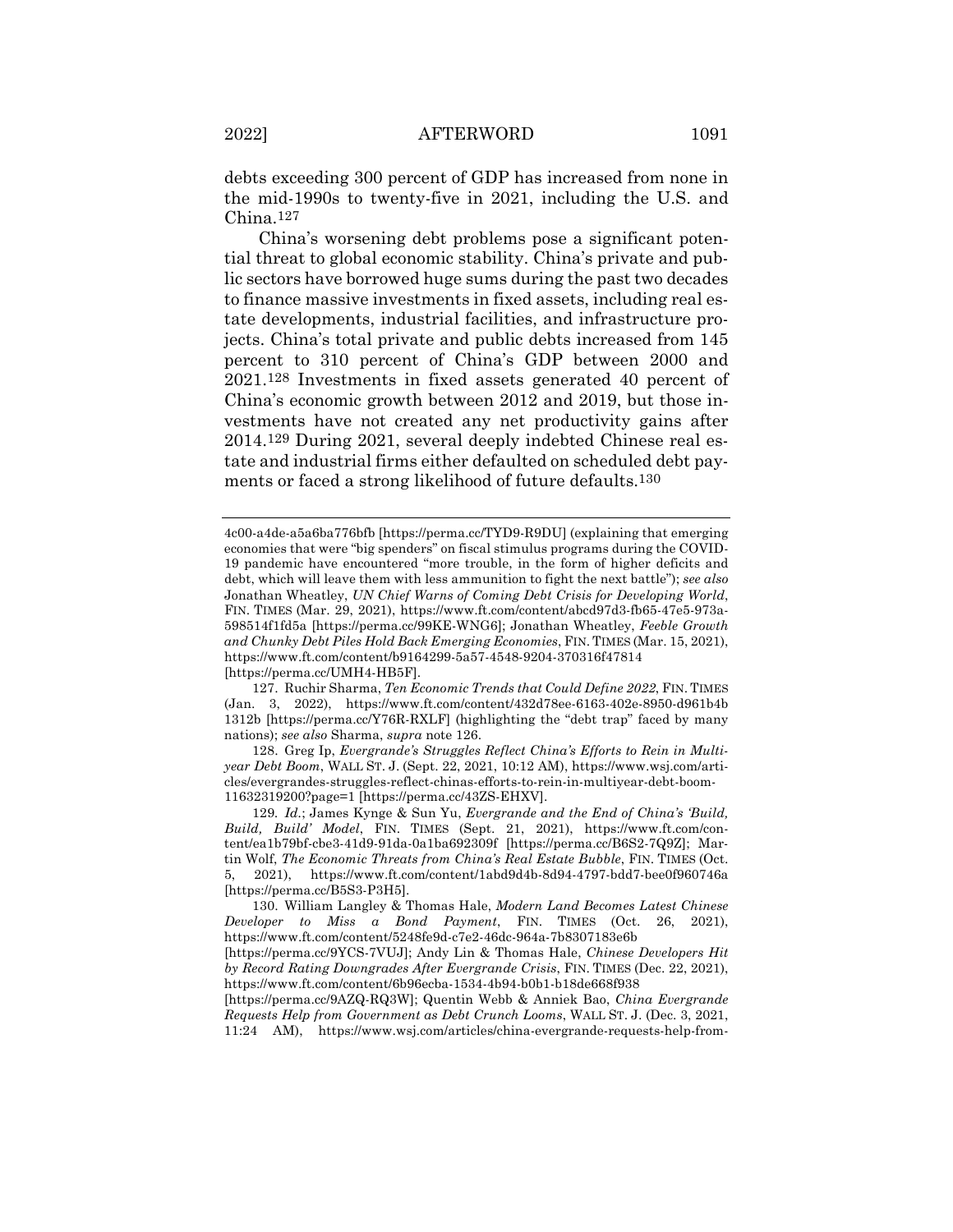China's economic growth rate slowed during the third quarter of 2021 as government officials imposed new limits on real estate construction and public and private borrowing.131 Analysts warned that a severe slump in China's real estate industry could destabilize China's economy because real estate construction and related services have produced more than a quarter of China's GDP since 2009.132 A substantial and prolonged downturn in China's economy would have a significant adverse impact on the global economy, because China contributed 28 percent of the world's economic growth between 2013 and 2018.133

government-after-warning-of-new-debt-crunch-11638545951

<sup>[</sup>https://perma.cc/M236-GDY2]; Quentin Webb & Frances Yoon, *Chinese Junk Bond Yields Top 25% as Property-Market Strains Intensify*, WALL ST. J. (Nov. 8, 2021, 9:42 PM), https://www.wsj.com/articles/chinese-junk-bond-yields-top-25-as-property-market-strains-intensify-11636371718 [https://perma.cc/AJ3C-34HF]; Wolf, *supra* note 129.

<sup>131.</sup> Thomas Hale, *China Cuts Lending Rate as Economic Momentum Falters*, FIN. TIMES (Dec. 20, 2021), https://www.ft.com/content/404ba4a1-d25f-42ee-b602- 6d89e8472d4d [https://perma.cc/D2ZA-RBPY]; Langley & Hale, *supra* note 130; Tom Mitchell, *Xi Jinping Gambles on Economic Tumult to Cement His Legacy*, FIN. TIMES (Oct. 12, 2021), https://www.ft.com/content/d4018362-7f61-48cc-931ca4ebc216c10c [https://perma.cc/4LRH-FPEY]; Tom Mitchell & Thomas Hale, *Xi Jinping Undeterred from Structural Shifts Despite China's Economic Slowdown*, FIN. TIMES (Oct. 18, 2021), https://www.ft.com/content/aafca7d3-10a9-41c5-9832 f6e199a5c630 [https://perma.cc/9668-6USP]; Quentin Webb & Stella Yifan Xie, *Beyond Evergrande: China's Property Market Faces a \$5 Trillion Reckoning*, WALL ST. J. (Oct. 10, 2021, 12:07 PM), https://www.wsj.com/articles/beyond-evergrande-chinas-property-market-faces-a-5-trillion-reckoning-11633882048 [https://perma.cc/ZS8H-LQYH].

<sup>132.</sup> Harriet Agnew, *Evergrande Fallout Could Be Worse than Lehman for China, Jim Chanos Warns*, FIN. TIMES (Sept. 22, 2021), https://www.ft.com/content/0bf52d39-fd42-408f-aa85-52a4135de312 [https://perma.cc/S7HC-W2QB]; Paul Hodges, *Letter: An End to the China Bubble Would Risk a Minsky Moment*, FIN. TIMES (Oct. 11, 2021), https://www.ft.com/content/bc2d8a9f-baf7-4a25-87a9- 4d8bc57afadf [https://perma.cc/P7ZW-RBEH]; George Magnus, *Why China's Evergrande Debt Crisis is the Tip of an Iceberg*, NEW STATESMAN (Sept. 22, 2021), https://www.newstatesman.com/world/asia/china/2021/09/why-chinas-evergrandedebt-crisis-is-the-tip-of-an-iceberg [https://perma.cc/3AK9-KKY7]; Kenneth Rogoff, *Can China's Outsized Real Estate Sector Amplify a Delta-Induced Slowdown?*, VOX: EU (Sept. 21, 2021), https://voxeu.org/article/can-china-s-outsized-real-estate-sector-amplify-delta-induced-slowdown [https://perma.cc/S9DY-66HM]; Kevin Rudd, *Xi Jinping's Evergrande Dilemma has Repercussions Far Beyond China*, FIN. TIMES (Oct. 15, 2021), https://www.ft.com/content/d9ce37d7-1999-4fcd-ade3- 64657ea32320 [https://perma.cc/N5LT-S57R]; Alexandra Stevenson & Cao Li, *Why China's Economy Is Threatened by a Property Giant's Debt Problems*, N.Y. TIMES (Oct. 20, 2021), https://www.nytimes.com/article/evergrande-debt-crisis.html [https://perma.cc/RKY3-XMFX]; Wolf, *supra* note 129.

<sup>133.</sup> Rudd, *supra* note 132; Jonathan Wheatley & Michael Pooler, *China Property Bust Undercuts Talk of New Commodity 'Super* Cycle*'*, FIN. TIMES (Oct. 20, 2021), https://www.ft.com/content/473f5422-e86d-427d-842e-7439647a6a3b [https://perma.cc/H9QP-3YRP].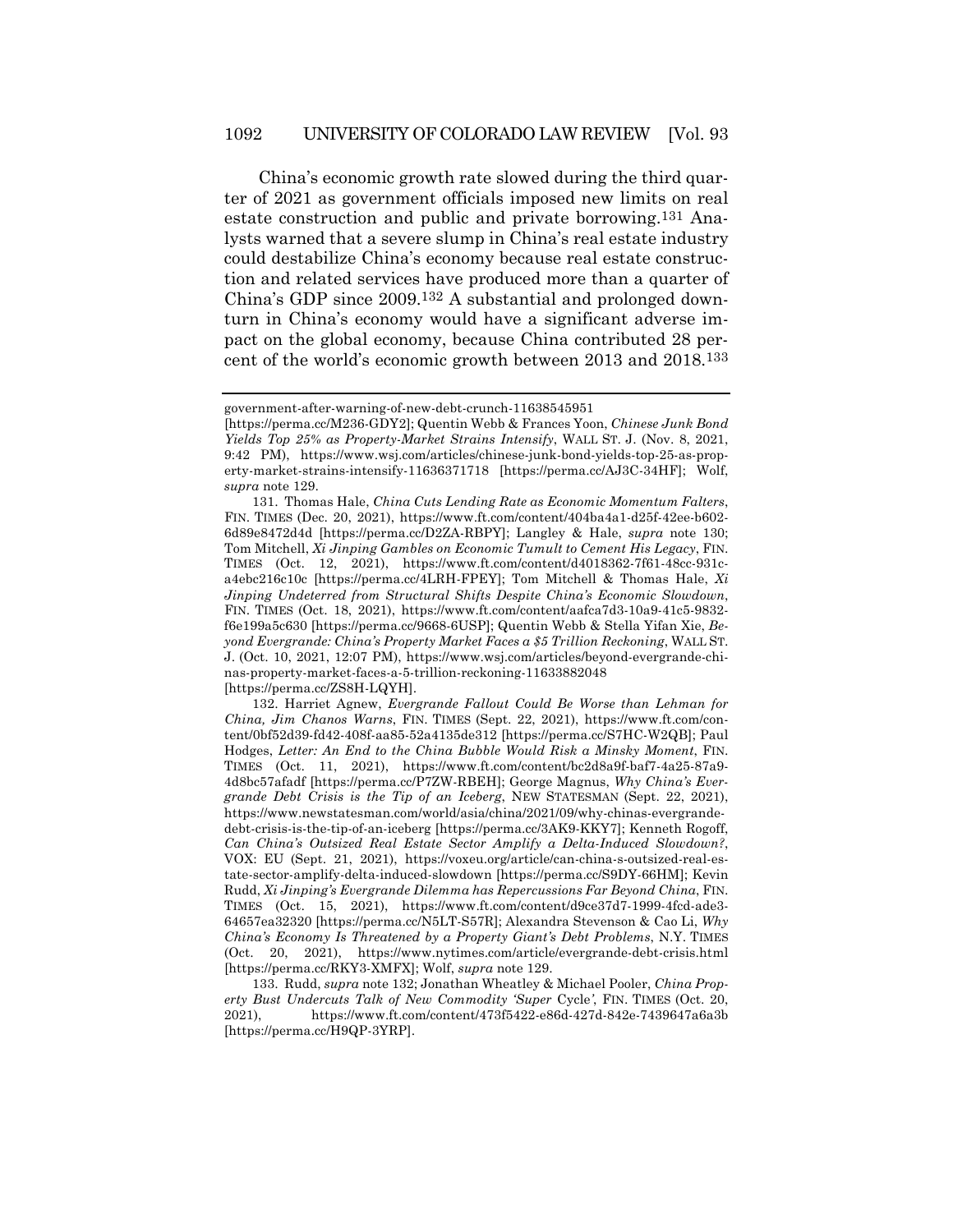In November 2021, the Fed warned that "financial stresses in China could strain global financial markets through a deterioration of risk sentiment, pose risks to global economic growth, and affect the United States."134

#### **CONCLUSION**

Events since 2008 make clear that the world has failed to correct dangerous structural weaknesses in our financial system that caused the GFC and contributed to the pandemic crisis. The global doom loop remains in place, allowing universal banks and shadow banks to take speculative risks and underwrite rising levels of private and public debts in reliance on expected support from governments and central banks. The bailouts of 2008 and 2020 have "bankified" global financial markets by expanding government safety nets to protect short-term wholesale credit markets, systemically important shadow banks, and the corporate debt market.135 Those bailouts have also imposed extraordinary financial burdens on governments and central banks, raising serious questions about their ability to cope with the next major crisis.

My recent book and article propose a series of reforms to end the global doom loop and create a more decentralized, competitive, stable, and resilient financial system. The most important reform would be a new Glass-Steagall Act, which would separate banks from the capital markets and the insurance sector and prohibit nonbanks from issuing functional substitutes for bank deposits. A new Glass-Steagall Act would break up universal banks and shadow banks, thereby ending their toxic conflicts of interest, speculative risk-taking, and dangerous influence over regulators and politicians. It would create strong structural risk buffers, thereby greatly reducing the probability that financial disruptions would spread across the newly separated sectors of banking, insurance, and capital markets. Governments and central banks could protect the stability of the commercial banking system without being forced to provide comprehensive bailouts

<sup>134.</sup> BD. GOVERNORS FED. RSRV. SYS., FINANCIAL STABILITY REPORT 8, 60 (Nov. 2021), https://www.federalreserve.gov/publications/files/financial-stabilityreport-20211108.pdf [https://perma.cc/7WT3-CXDZ]; *see also* Gary Silverman & Colby Smith, *Fed Warns Ailing Chinese Real Estate Sector Poses Risks to US Economy*, FIN. TIMES (Nov. 8, 2021), https://www.ft.com/content/fcfe51bc-b7f9-4939- 88f7-2f49892440f7 [https://perma.cc/S3LH-T93T].

<sup>135.</sup> Wilmarth, *supra* note 62, at 1–2, 6–7, 13–14, 16–17.